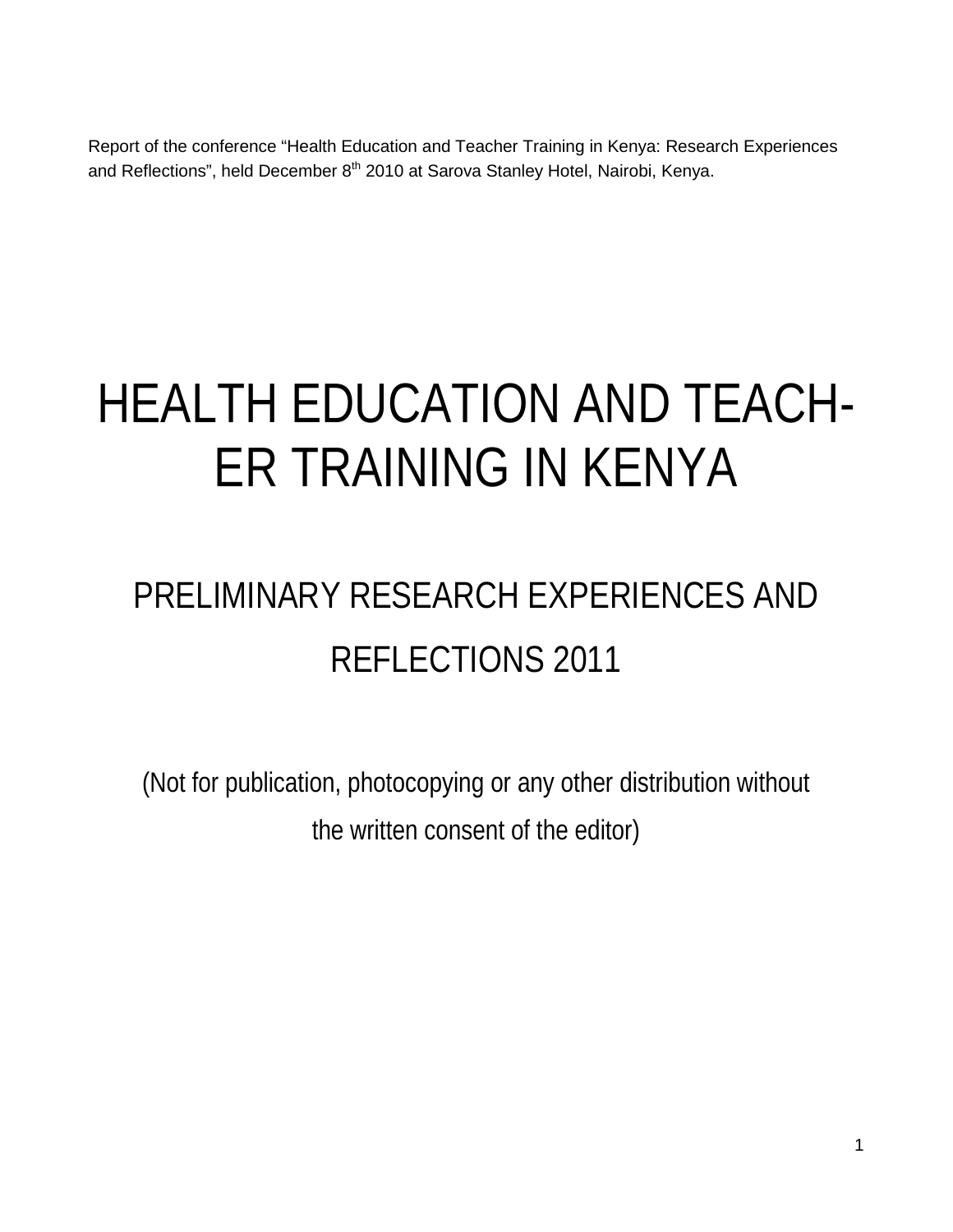This report is published by Research Centre of Environmental and Health Education (since 2013: Research Programme in Learning for Care, Sustainability and Health) Department of Education, Aarhus University Tuborgvej 164, 2400 Copenhagen NV Phone: +45 8716 1300 Web: www.au.dk DENMARK Editor: Kari K. B. Dahl

Note on the contributions: Some of the studies and works in this paper were at the time of the conference still in progress. Results, recommendations and other aspects of these studies are therefore partially incomplete and shall be reviewed as work-in-progress. The editor and the members of the group of conference organizers cannot be held responsible for any of the included studies including any effects, these might produce.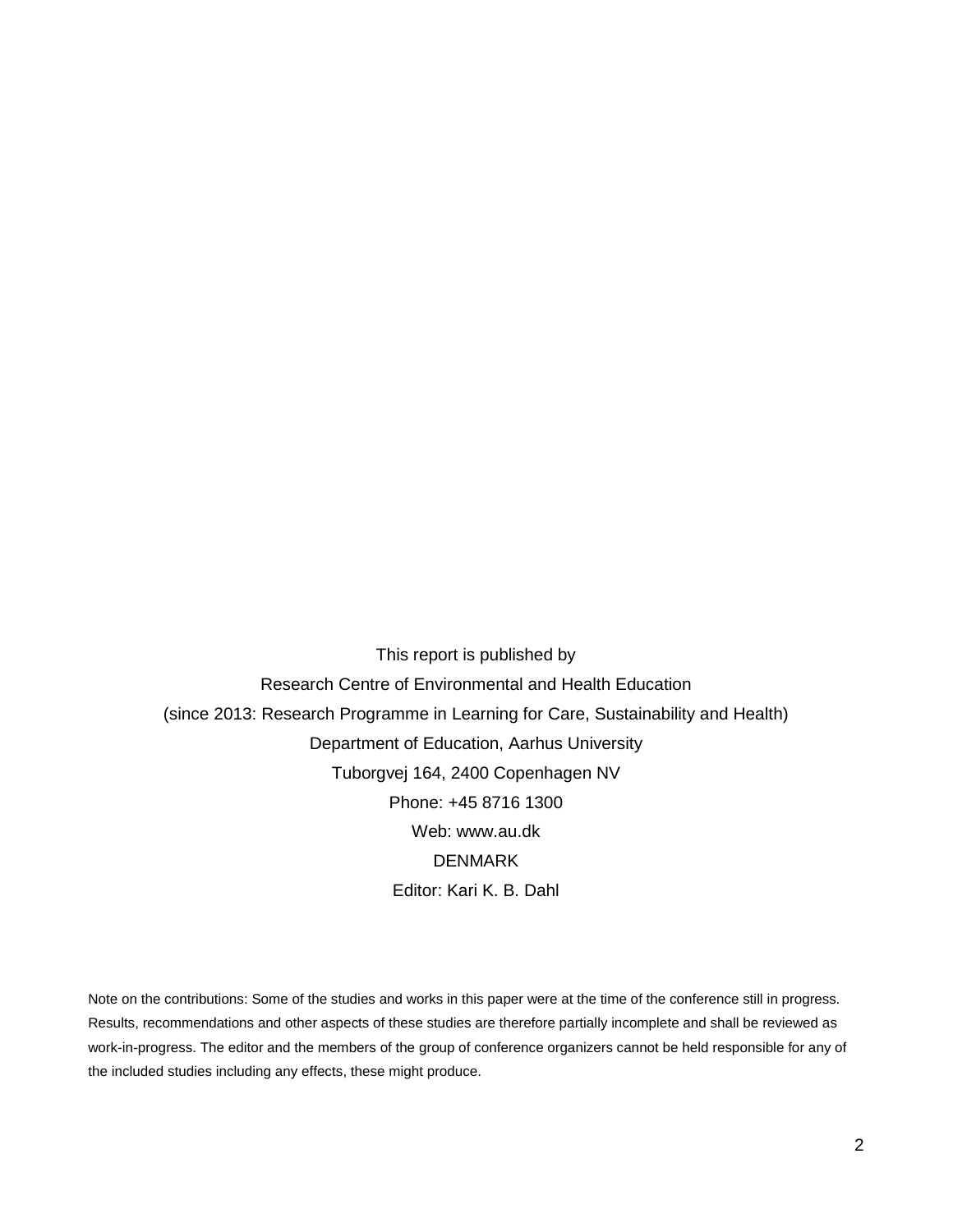## **INDEX**

| Introductory paper to the field of health and teacher education in Kenya<br>By Kari K. B. Dahl, School of Education, Aarhus University, Denmark.                                                                                                                             |  |
|------------------------------------------------------------------------------------------------------------------------------------------------------------------------------------------------------------------------------------------------------------------------------|--|
| Key Note: Participatory HIV/AIDS education- Barriers and Opportunities<br>By Rachel Kaki Nyami, Department of Educational Foundations, Kenyatta University, Kenya.                                                                                                           |  |
| Key Note: "Paradoxical Health Education": From discourses of health education to everyday health practices at<br>Teacher Training Colleges in Kenya.<br>By: Kari K. B. Dahl, School of Education, Aarhus University, Denmark.                                                |  |
| An investigation into gender perspectives in teacher training: The case of Igoji Teachers Training College.<br>By Felicity Kuri, Institute of Anthropology, Gender and African Studies, University of Nairobi, Kenya.                                                        |  |
| The role of the teacher in promoting good sanitation practices-Theoretical perspective.<br>By Isabella Kamere, Department of Educational Foundations, Kenyatta University, Kenya.                                                                                            |  |
| Challenges of Developing Curriculum for Health Education in Kenya<br>By Olive Wambui, Kenya Institute of Education, Kenya.                                                                                                                                                   |  |
| Policy perspectives on Primary Teacher Education<br>By Leah K. Rotich, Ministry of Education, Kenya.                                                                                                                                                                         |  |
| The role of Public expenditure on Teacher Training Kenya<br>By Gladys Ngao, Department of Educational Foundations, Kenyatta University & Paul Mugambi, Teachers Ser-<br>vice Commission, Kenya.                                                                              |  |
| Becoming a Teacher at Kenyan Teacher Training Colleges: Motives, Competencies and Professional Identity<br>Formation (Work-In-Progress).<br>By Kari K. B. Dahl, Department of Education, Aarhus University, Denmark, and Ken Justus Ondoro, University of<br>Nairobi, Kenya. |  |
| Chaired by James E. Otiende, Isabella Kamere, Rachel Kaki Nyami and Kari K. B. Dahl                                                                                                                                                                                          |  |
|                                                                                                                                                                                                                                                                              |  |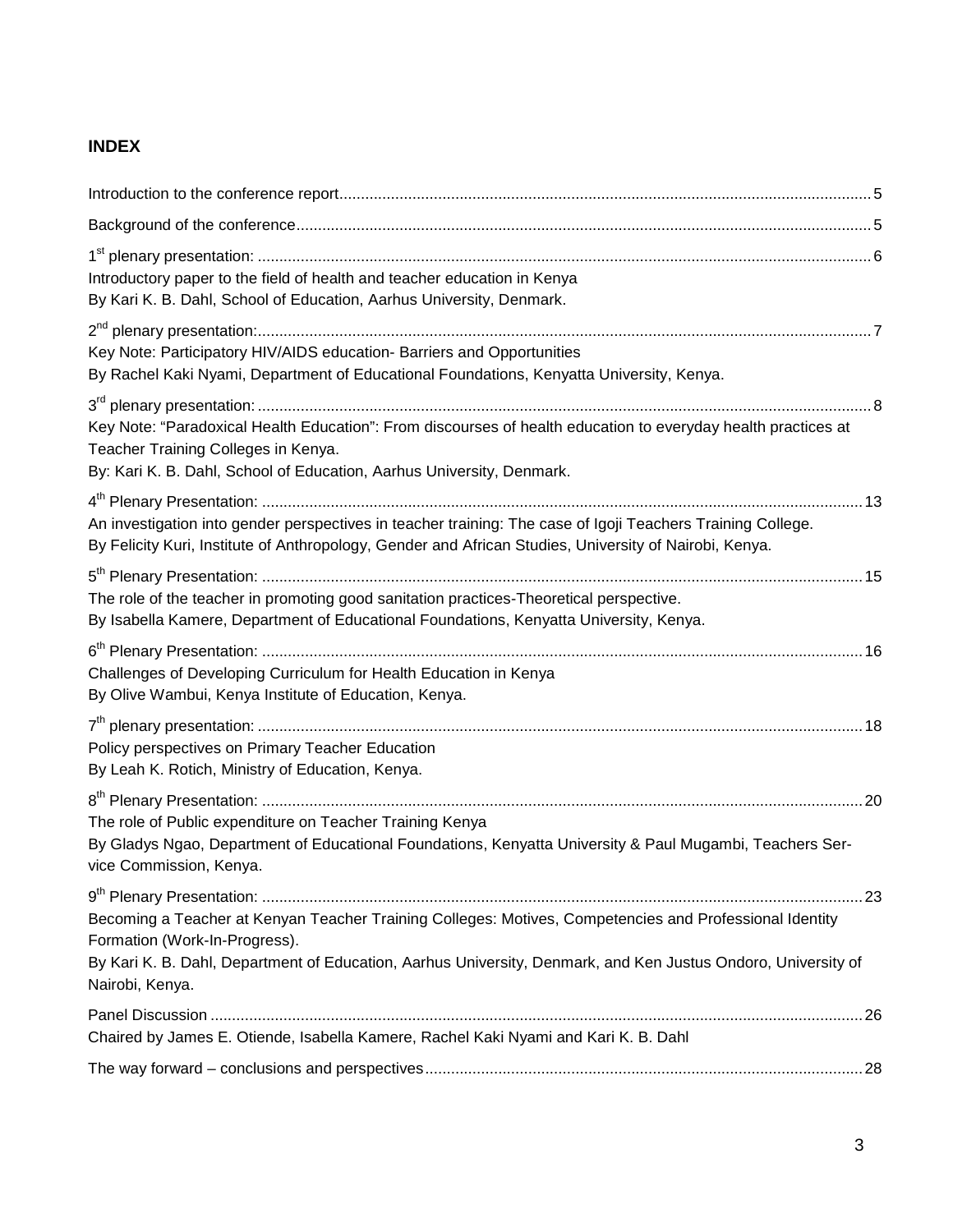| Peer-reviewed articles published under the auspices of research project "Health Education, Action Competence |  |
|--------------------------------------------------------------------------------------------------------------|--|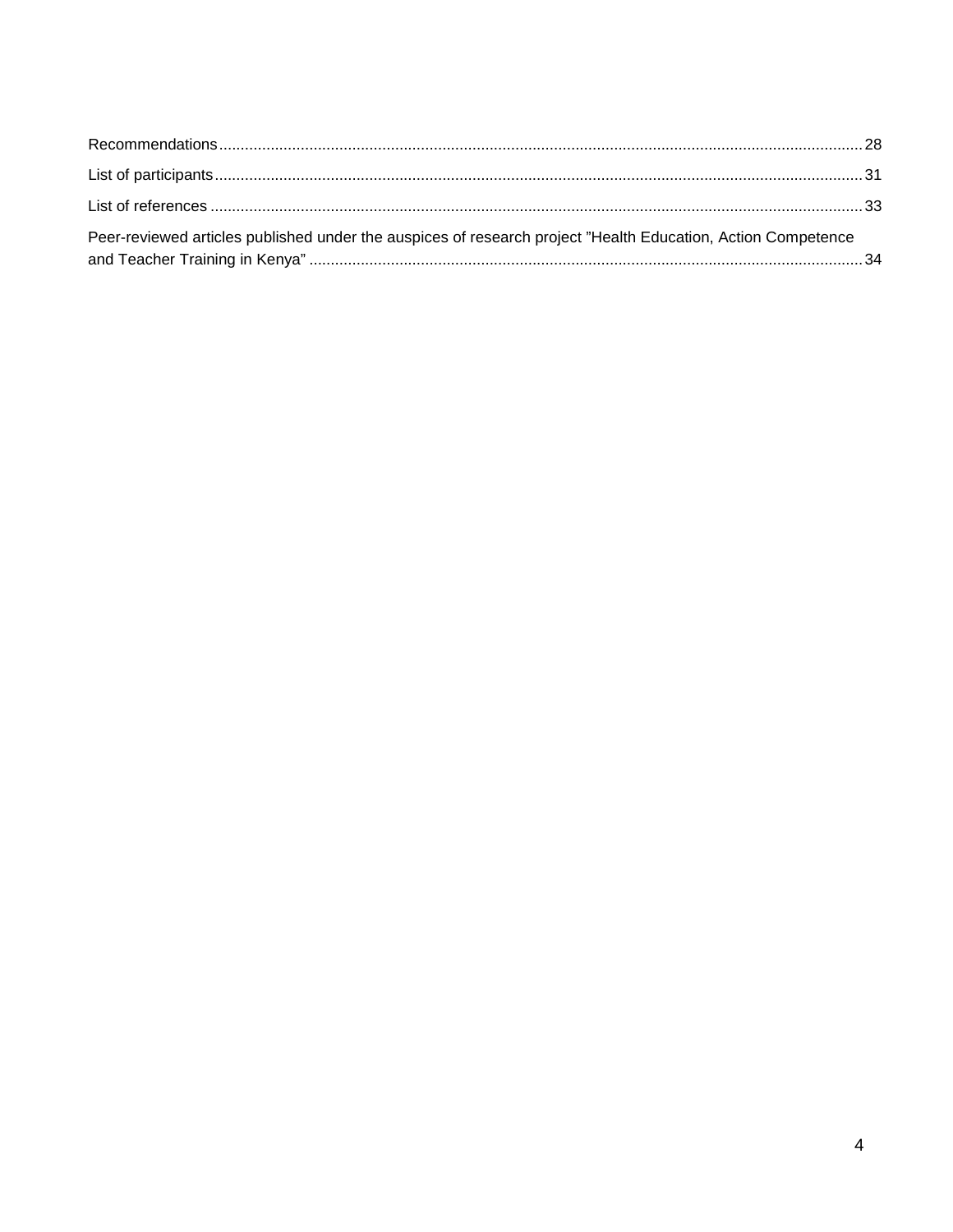#### **Introduction to the conference report**

On the 8th of December, an international conference on health education and teacher training in Kenya was held at the Sarova Stanley Hotel in Nairobi. The conference was organized and planned by Kari K. B. Dahl, Assistant Professor at Research Centre for Environmental and Health Education, Department of Education at Aarhus University, Denmark. The participants came from three universities, University of Nairobi and Kenyatta University, Kenya, and Aarhus University in Denmark. There were also participants from Ministry of Education and Kenya Institute of Education. NGO's in the field of health and education were also presented at the conference. This report contains commented abstracts of the presentations of the conference, which all concerned the themes "Health, Education and Teacher Training in Kenya". The ambition is to collect all the contributions to the conference in one proceeding to illustrate the different perspectives with in-depth knowledge in a cross-disciplinary forum, which also might reflect the magnitude of vested interests in the field and underline the core of meaning produced in the field of teacher education in Kenya: That it is a complex field containing many different actors, processes, structures, scientific disciplines and agendas, which contribute to the development of the field.

#### **Background of the conference**

The background of the conference was to explore primary school teachers' and student teachers' experiences, attitudes and practices regarding schooling and health education. The conference was held under the auspices of the research project "Health Education, Action Competence and Teacher Training in Kenya" institutionalized at Aarhus University, Department of Education in Denmark (2009-2012). Primary school teachers in many cases are one of few educated people in rural areas. Since access to health and health services all over the country is restricted and difficult to get access to, teachers play an important role in communicating health in rural areas. The conference therefore wanted to explore the conditions for how teachers become "health agents" through their two years of training at TTC's.

The presentations focused on three main areas: How students learn about health at Teacher Training Colleges (TTC), second how this influences their health agency and becoming as "health agents", and third how economy, policy and planning of health education in teacher training impacts today's teacher training.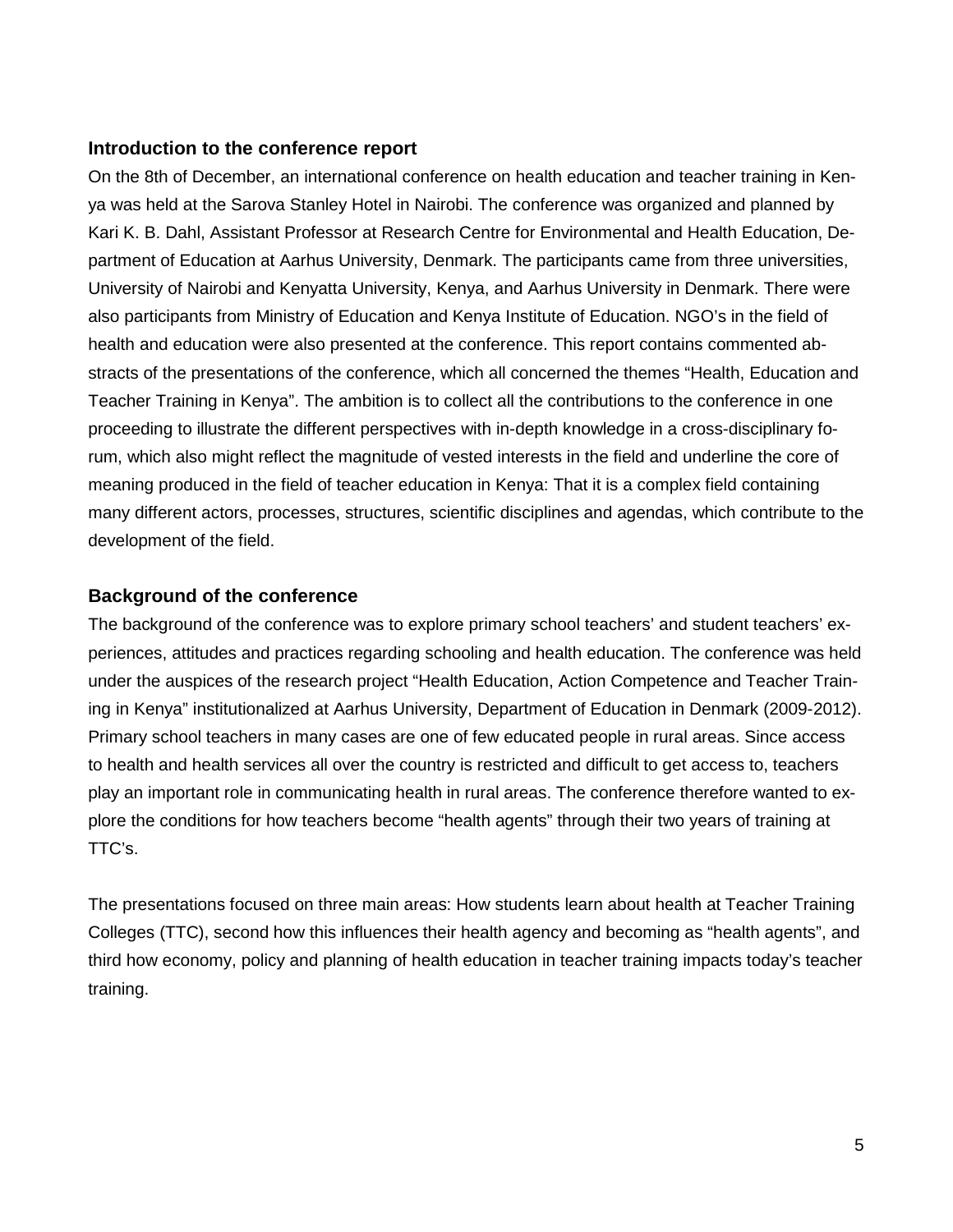## **1st plenary presentation:**

#### **Introductory paper to the field of health and teacher education in Kenya**

By: Kari K. B. Dahl, Assistant Professor, Department of Education, Aarhus University, Denmark.

Kari K.B. Dahl made an introduction to the conference by giving an overview of the health situation in Africa and more specifically East Africa as a case study. Kari K. B. Dahl further addressed the importance of Health Education and the important role that a teachers play in the rural areas as health agents. She further reiterated the importance of teachers developing health competencies as they play a bigger role in health in the rural areas where they live and act as few 'educated' individuals in many rural areas, who have a formal education with formal knowledge about health. The need to explore health education through a multidisciplinary approach was emphasized, for instance that health is communicated through many channels and in many different settings in Kenya as well as other societies in the developing world. Further, the need to address health education in a broader view was stressed, as health affects day to day lives of human beings and is not only something that goes on in the hospital or other formal health settings, and is communicated broadly, not only through the formal health education curriculum for instance in classrooms or other formalized education settings. Common people in their everyday lives, for instance are faced with varied challenges when it comes to health. Poor health facilities, understaffing of personnel, lack of resources and restrained access to health resources and services, ignorance, poverty, are some of more challenges. This calls for the development of strategies to facilitate prevention rather than cure. Health Education plays an important role in this.

The nine plenary presentations focused on different aspects of health education and teacher training, both in the context of teacher education institutions as well as primary school teachers roles and agency once they become posted in primary schools. This took a multidisciplinary approach to health and teacher education also due to the fact that the presenters had come from different discipline backgrounds.

The panel discussions at the end of the seminar brought out the need to further explore and develop new strategies for health education as a way of health promotion. The participants also agreed on the importance of communicating the results of the conference to a wider audience, especially in the light that the body of research is limited within the area of health - and teacher education in South countries.

## **2nd Plenary Presentation:**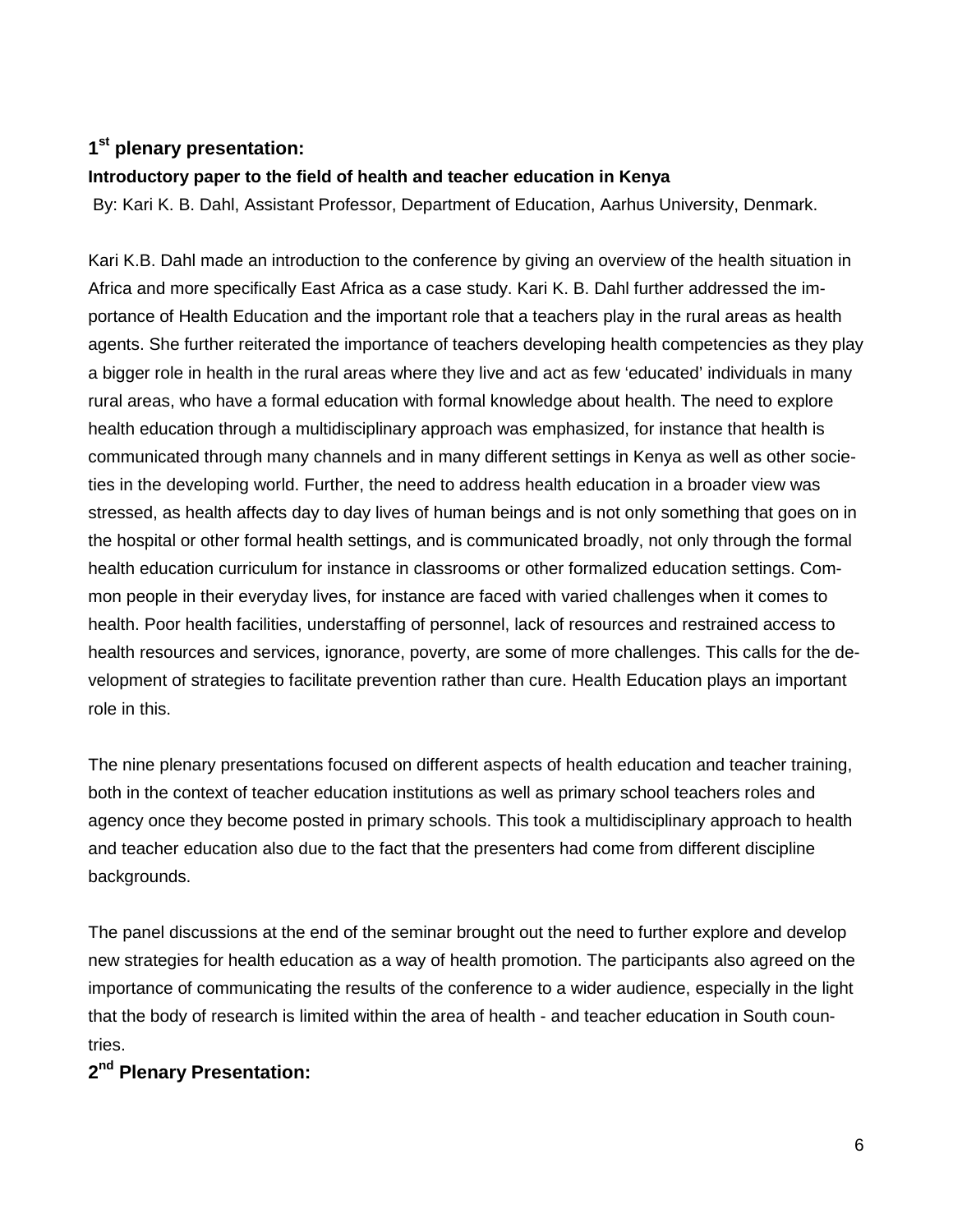#### **Key Note: Participatory HIV/AIDS education- Barriers and Opportunities**

By Rachel Kaki Nyami, Department of Educational Foundations, Kenyatta University, Kenya.

#### **Introduction and background**

This Key Note presentation on health education in primary schools started by pointed out that HIV/AIDS in Kenya is taught as a subject in schools and that the aim of the paper is to identify and make recommendations for teacher training curriculum development on how participatory health education could be integrated in teaching HIV/AIDS.

#### **Aim**

The research questions in this study sought to address teachers' understandings of perceptions in relation to participatory approach, the potentials and barriers to participatory approach and recommendations for Teacher Training or Curriculum.

#### **Methods**

The fieldwork based on qualitative data collection methods especially participatory approaches was carried out in Kyatune in Western Province in Kenya. The data collection methods were focused group discussions with pupils and students in both primary and secondary schools respectively and through semi-structured interviews of pupils, students and teachers in both secondary and primary schools.

#### **Theoretical framework**

The theoretical framework of the study employed empowerment Theory of Education supported by IVAC approach which supported the ability of children to think and take action. Learners' participation was observed where the learners were able to bring information and present it. Learners got the information through discussions, consulting or interviewing peers.

#### **Findings**

Some of the challenges facing HIV/AIDS education in Kenya are the preparedness of the teacher in pre-service training and the professional formation. The presentation argued that the use of IVAC approach was also a major challenge since it was difficult for the teachers to understand the approach. However, the study's innovativeness recommended participatory approaches to Health Education. The study also recommended the applicability of IVAC on Health Education with the focus on HIV/AIDS.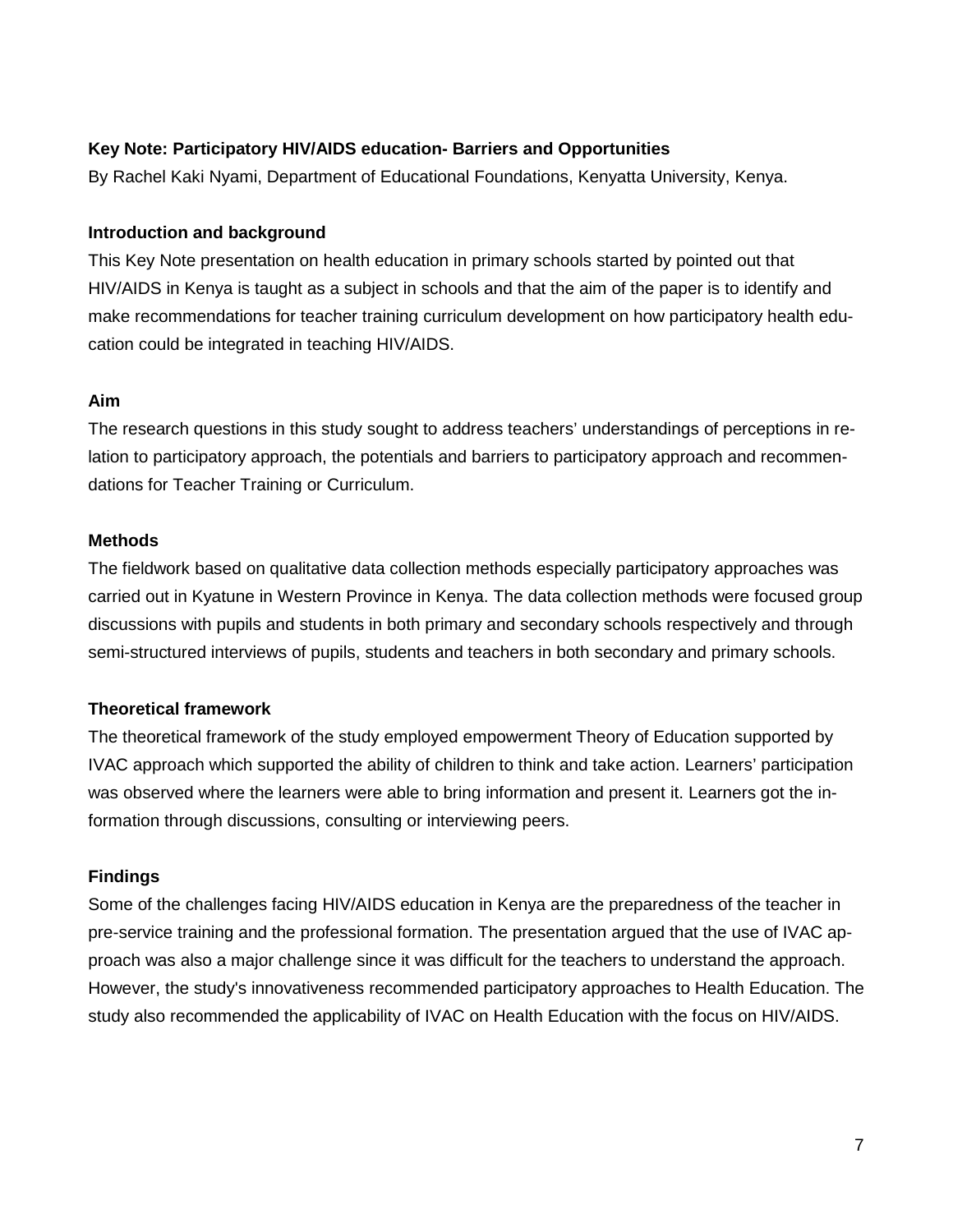Some of the competencies that could be observed as necessary for participatory pedagogy in HIV/AIDS education are:

- Innovative problem solving skills
- Being sensitive to learners- because some are affected in one way or the other.
- Praising learners' good ideas.
- Ability to focus on the controversial issues on the subject matter.
- Practical concepts-relating subjects to learners

Major opportunities in HIV/AIDS education in Kenya were outlined as the presence of HIV/AIDS education policy, there is support for peer education, the presence of receptive communities and levels of literacy among the youth. The barriers to effective HIV/AIDS education in Kenya were brought out as the following:

- Cultural sensitivity of HIV/AIDS as a topic.
- Loss of focus on subject matter.
- Synthesis of information from different contents where the youth get HIV/AIDS information from different sources.

## **3rd plenary presentation:**

## **Key Note: "Paradoxical Health Education": From discourses of health education to everyday health practices at Teacher Training Colleges in Kenya.**

By Kari K. B. Dahl, Assistant Professor, School of Education, Aarhus University, Denmark.

#### **Background for the study**

Africa is by far the continent affected by the majority of life threatening health problems for instance HIV/AIDS (WHO 2011). In 2008, in sub-Saharan Africa 22,4 million people were infected with HIV/AIDS accounting for 67% of the HIV infections worldwide (UNAIDS 2009). In Kenya, young urban adolescents enjoy the fastest growing HIV infection rate in the country (KNBS 2010). Primary school teachers play a main role in communicating health in rural Africa, since they are one of few rural actors with formal education in health. All over Africa, there is a general agreement that schools are ideal settings to implement HE and health programmes, also in political and administrative settings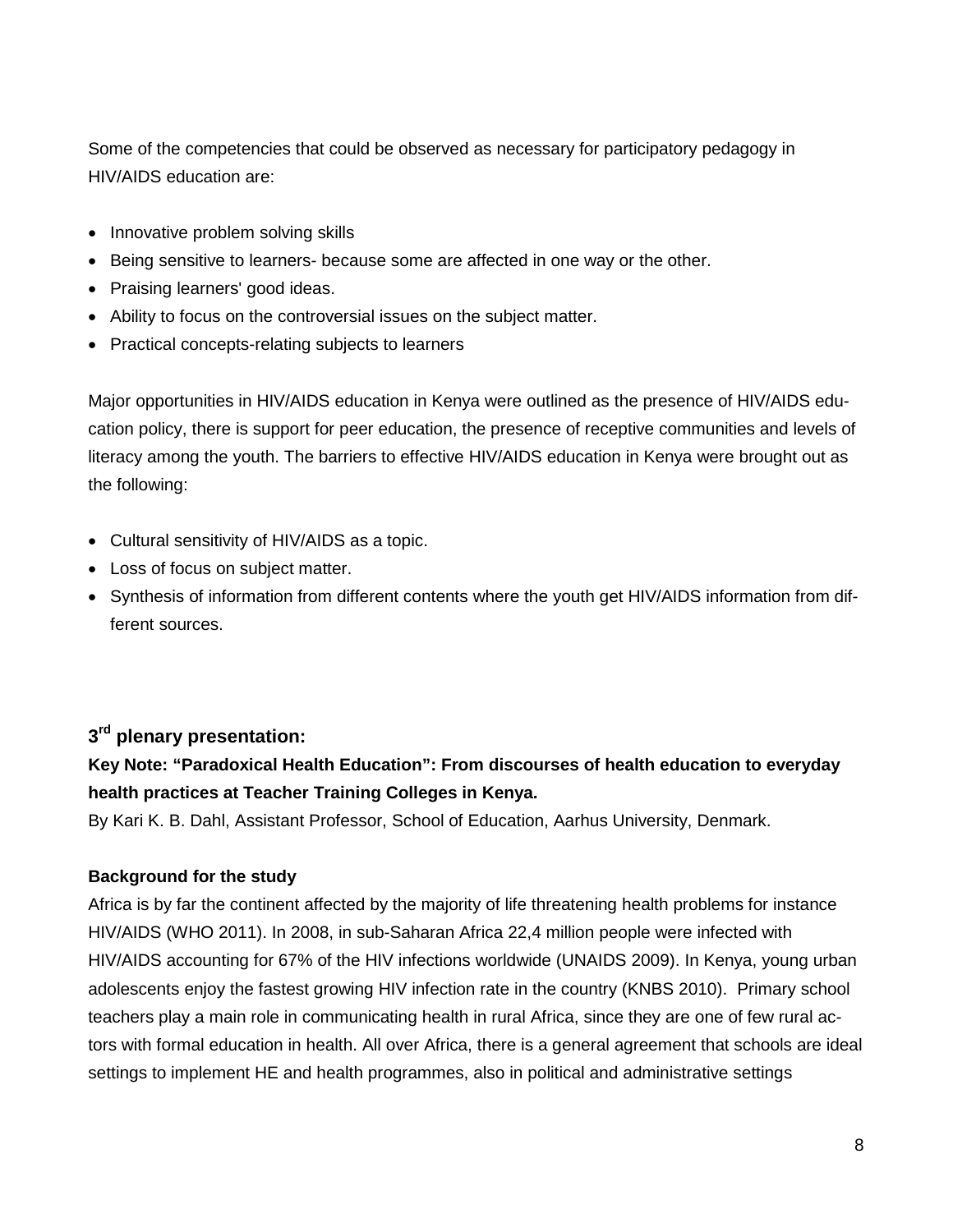(UNESCO 2001, WHO 1992). Here teachers' professional development has been accentuated as a main vehicle for achieving the Millennium Development Goals (MDGs) in "Education for All" (EFA) by 2015 (Moon 2007). Kenyan teachers spend majority of professional lives in schools with a minimum of in-service training (Dahl 2005, Indoshi 2003). The professionalism of primary school teachers therefore to a large extent depend on the quality of pre-service training, also in terms of competencies in health education (HE).

While primary schools as sites for health promotion also in Eastern Africa has received some attention (Meinert 2001, Nyamai 2009, Plummer 2007), only few studies has looked into the connection between teacher training, health education and professional development (Guével & Jourdan 2009). Some HE research has focused on evaluating formal HE programmes and interventions (Brieger et al. 2000) particularly examining physical or biological dimensions of health (Hawks et al. 2008) - only few studies evaluated non-curriculum based HE programmes (van der Maas & Otte 2009).

#### **Aim**

The aim of the study was two-fold:

- To investigate how TTC regulate the becoming of teachers' (teacher students') health education (HE) competencies.
- To investigate, to which extent TTCs are possibilities or barriers for becoming health promotion institutions.

## **Theoretical framework**

Three theoretical cornerstones informed and inspired the study:

- *Theories of everyday life learning*. Here Lave and Wenger's (1991) concept of "Legitimate peripheral Participation and French sociologist Pierre Bourdieu's theory complex (1977, 1986) of practice logic, habitus and human capital were important theoretical inspirations for the study.
- *Critical educational theory*, which informed the study with concepts such as "action competence" (Jensen & Schnack 1994) and the concept of "participation" as opposed by "tokenism" (Hart 1992).
- *Newer anthropological and social psychological theory about children, childhood and schooling*. This cornerstone was inspired mainly by James and Prout's (1997) broader concept of learning and socialization as "contextual", which is a more open, descriptive and culturally sensitive approach to learning as social production of order, conventions, norms and values, and that can provide a more nuanced knowledge about meaning and significance of schooling at the level of subjects.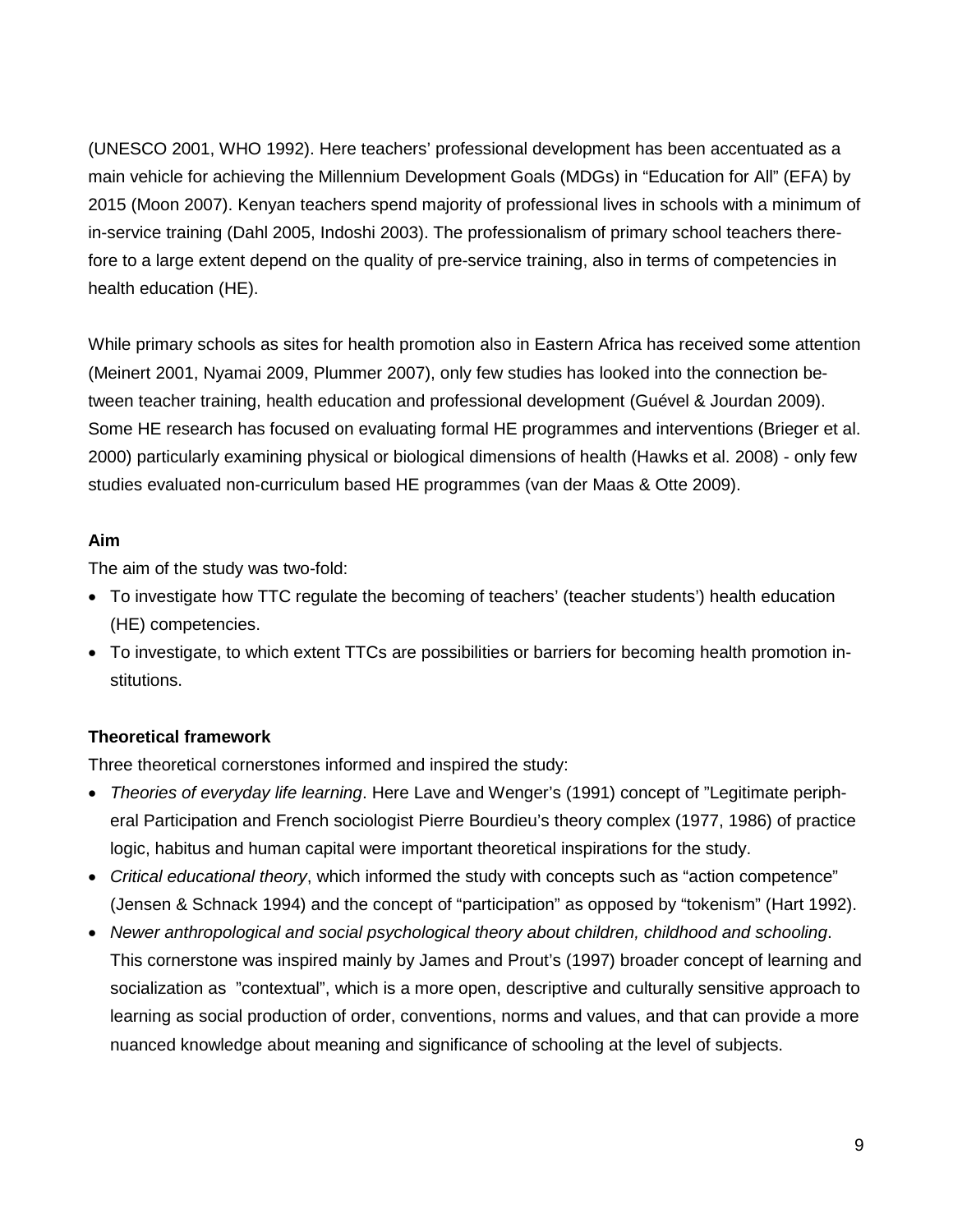• *Research in professional and institutional pedagogy* is an interdisciplinary research tradition, focusing broadly on problems related to the working market and professional education institutions, and carries theorists such as Barth, Mary Douglas, and M. Foucault with theoretical themes such as " Processes of disciplination", "normality", "discourse" and "institutional governmentality".

#### **Findings**

This key note paper discussed the formal and informal ways through which teacher students at Kenyan teacher education institutions are socialised into being future health agents. The presentation was base on a Post.Doc.-study that had taken place in Central and Eastern Province of Kenya from 2009- 2010 during a period of 17 months, and included five Teacher Training Colleges (TTC). Mostly qualitative data collecting methods such as participant interview, semi-structured interviews and informal conversation, combined with document analyses was employed, but also a quantitative questionnaire distributed to 3.145 first and second year students at the five TTC's contributed to the body of data.

The paper discussed how students at the teacher training colleges are exposed to different health discourses. Here was discussed, that not only the formal curriculum but also – and especially – the informal health education curriculum plays a major role in moulding teachers as future health agents. In this presentation was focused on how teacher students learn about health in more informal ways at TTC, and hence that teacher students during their stay at Kenyan Teacher Training Colleges become subjected to health learning in more hidden and invisible ways. In other words, there is a "hidden curriculum" as far as health is concerned at TTC. Students learn about health in health lessons, but here it is mainly the "biomedical" understanding of health, that is communicated. For instance, how is HIV/AIDS transmitted, and which drugs can cure malaria. In this formal health discourse, which largely covers topics within biomedical health knowledge students are taught aspects of biomedical health, for example, the different modes of HIV/AIDS transmission. This kind of knowledge is majorly used for the examination purposes where the students use the knowledge gained in answering questions in examinations.

The second discourse of health education was an informal health education discourse which could be referred to as "structural health", and which was conveyed in the structures and health services provided at TTC. It was argued that this discourse in more tangible ways influenced the health of the students. Here was argued how students during their stay were exposed to various health situations, for instance overcrowding in congested dormitories, lack of medical health services from the college nurse and matron, use of run-down and sparse sanitary facilities including a continuously in a number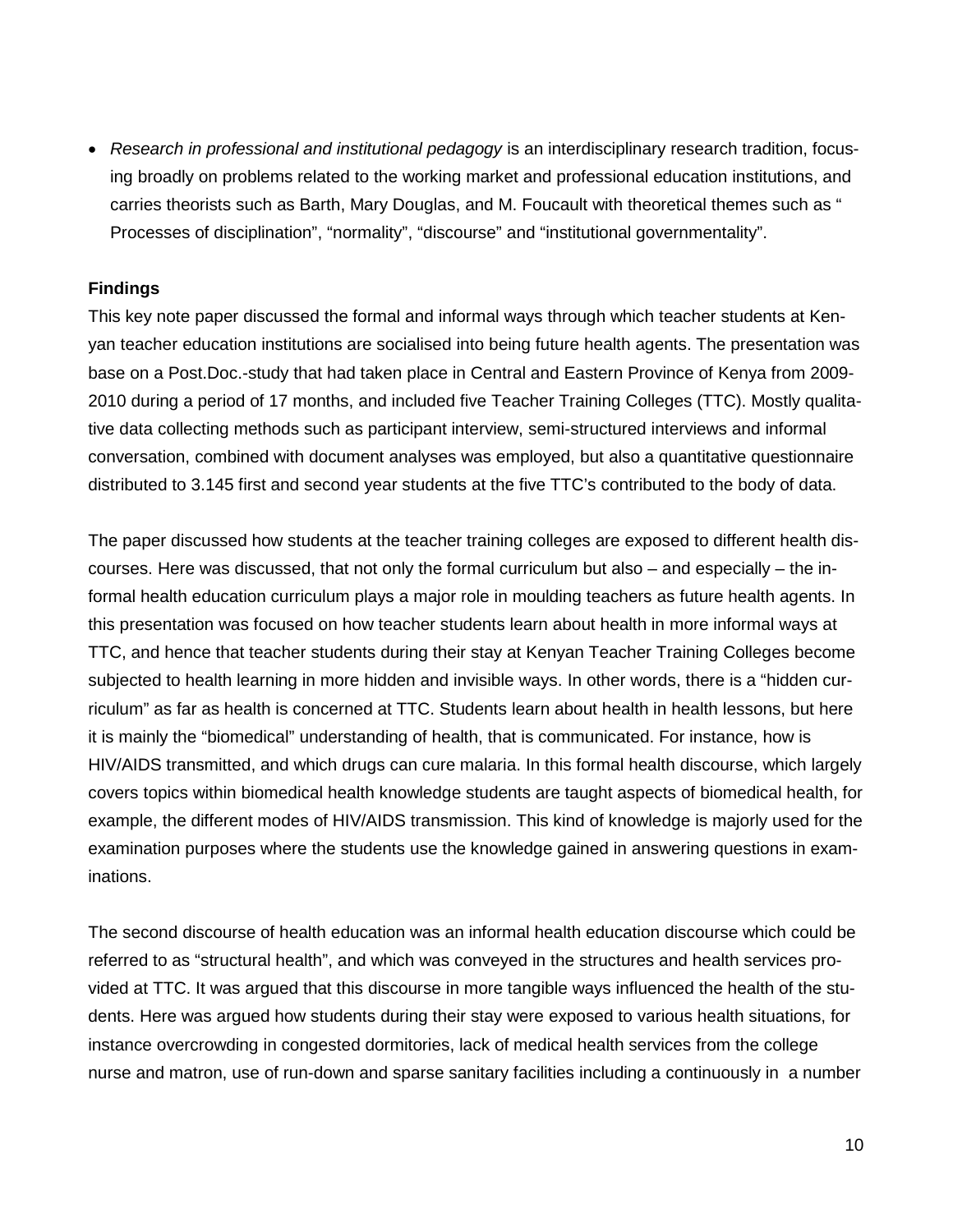of TTC's lack of access to water. This would make it easy for the spread of communicable diseases among students. During the rainy season, the water from the pit latrines for instance could overflow into the dormitories and making the students mattresses. Polluted water that had overflown from the pit latrines would make students become sick. At other instance was reported, that at times when there was no water in one of the study colleges, the students would bathe in a nearby river to the college, which however also carried cloak-water from the neighbouring household. Students reported that they learned to bathe in the river when there was less "pollution" in terms of household and latrine waste in the river, and thus used the water in the river as an alternative source for health facilities due to lack of other options for other sources of clean water. At one college, the students were accommodated in triple bed bunkers, and the beds were so close that students at night had to crawl over up to eight beds before they could reach their own bed. Since there was no storage facilities for clothes, study items and private items, students had to sleep in their beds with their suitcases. Shoes were tied by their laces just above the sleeping students. Many dormitories provided as little as less than one square meter room per student. A health and illness survey at two TTC's demonstrated that there virtually seemed to be a connection between the health conditions, in which students lived, and the number and kind of illnesses and diseases, in other words: Students virtually became sick of the living conditions at college. At the end of the semester, more than 1/3 of the students reported that they suffered from one or more communicable diseases such as tuberculosis, pneumonia or amoeba compared to the beginning of the semester. Students also suffered from mental illnesses. "Hapa-hapa" syndrome was reported by up to 1/4 of all students due to stress in the classrooms and congested dormitories. "Hapa-hapa" is a Kiswahili word meaning "here-here" and which in this case referred to a number of more indefinite symptoms, which could be attributed to mental health such as stress related diseases. However, the students also reported that life they experienced in the college also has made them "drought resistant" and that they were now able to cope with what they considered "a harsh life out there", in the years after their education at the college.

However, from the side of the institutions could also be observed great efforts both on the administration and on the students in trying to maintain high standards of health in terms of cleanliness and "keeping order" in the college. In one of the teacher training colleges, the blankets were neatly arranged in the store which showed a great effort in maintaining healthy environment. The students also had their own rules of not entering with the slippers inside the dormitories. In one of the student's dormitories door, the students leave their slippers outside the door when entering the dormitory.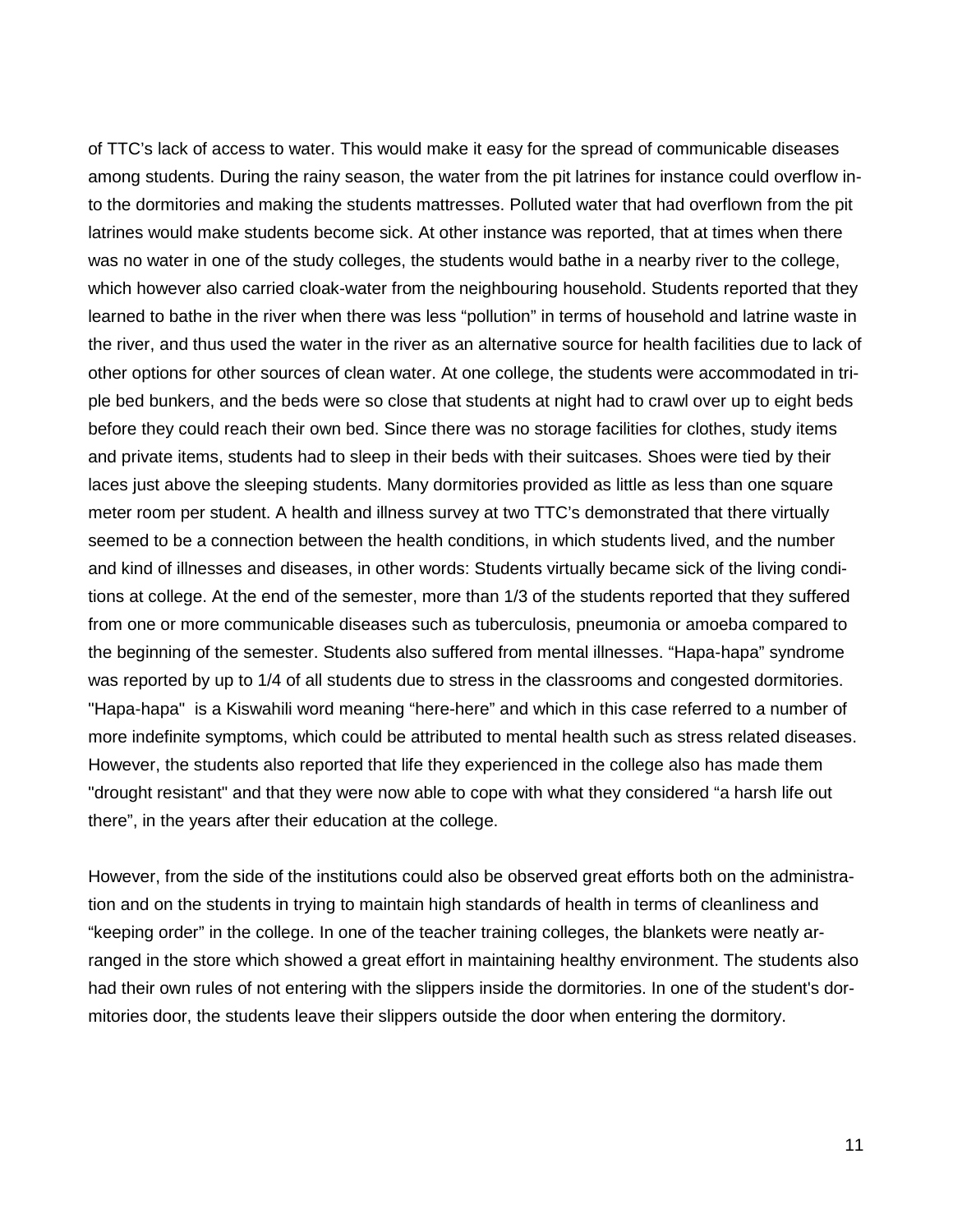Moralistic health education was a third informal discourse of health education, which sourced in the structures of many TTC's. Here it was documented, how students were subjected to far more concealed health information that targeted the moral especially the disciplined bodily behavior of the students. In this discourse, bodily discipline, morality, and Christianity would intermingle and create a single health message that could be contained in the message "abstain": For instance, in one students' guide book at one TTC was written, "Female students, who wear indecent clothes will be punished and the clothes confiscated". In another students' guide book the students were told the following: "Do your best and God's blessing will be upon you". Students at several colleges had reported how tutors and deans observed and reported to the principal and deputy principal of the colleges, whether female and male students were befriending. This could result in expel or dismissal from the college. Even holding hands between the young men and women is an action that is punished. This hidden curriculum combines biblical messages, which results in a kind of "health moralization". Since at many TTC's up to nearly one thousand young adolescent men and women are put together on a relatively small area, and are daily confronted with each other in classes, it is difficult to "abstain". Unwanted pregnancies, illegal abortions, and young female students carrying their pregnancies through at college in secrecy therefore are a big problem at many TTC's. Yet disciplining students for something students think of "is just natural", is also considered a big problem. As much as administrative personnel are aware of that teacher students are "just like any other group of young adolescent for instance the same group of young people as the students at university", as one principal confessed, then the current structure of TTC can not cater for pregnant students and students with families, and therefore an informal health message of many TTC's is discipline students' bodies.

In spite of the institutional efforts to moral disciplination, the study also documented that the students had an active and vivid students' life that took place both during class hours and students' free time irregardable of how the students' time was seeked to be administered within the structure of the college. The discourse of students' everyday romance that represents the students life at the college is seen as an opposition against the institutions emphasis on good moral behaviour and where the students every day life was closely monitored, controlled and any deviation from the college rules and regulations punished. Female students and male students were not to visit each other in the dormitories and any relationship between the female and the male students were closely monitored by the tutors. Students found a way of negotiating the college rules and regulations that emphasised good moral behaviour. Modernity and "modern ways of living" played a major role in how and why the students appropriated the discourse of everyday romantic life, which also influenced their health situation and they was health was played out in the college structures. The students could be observed holding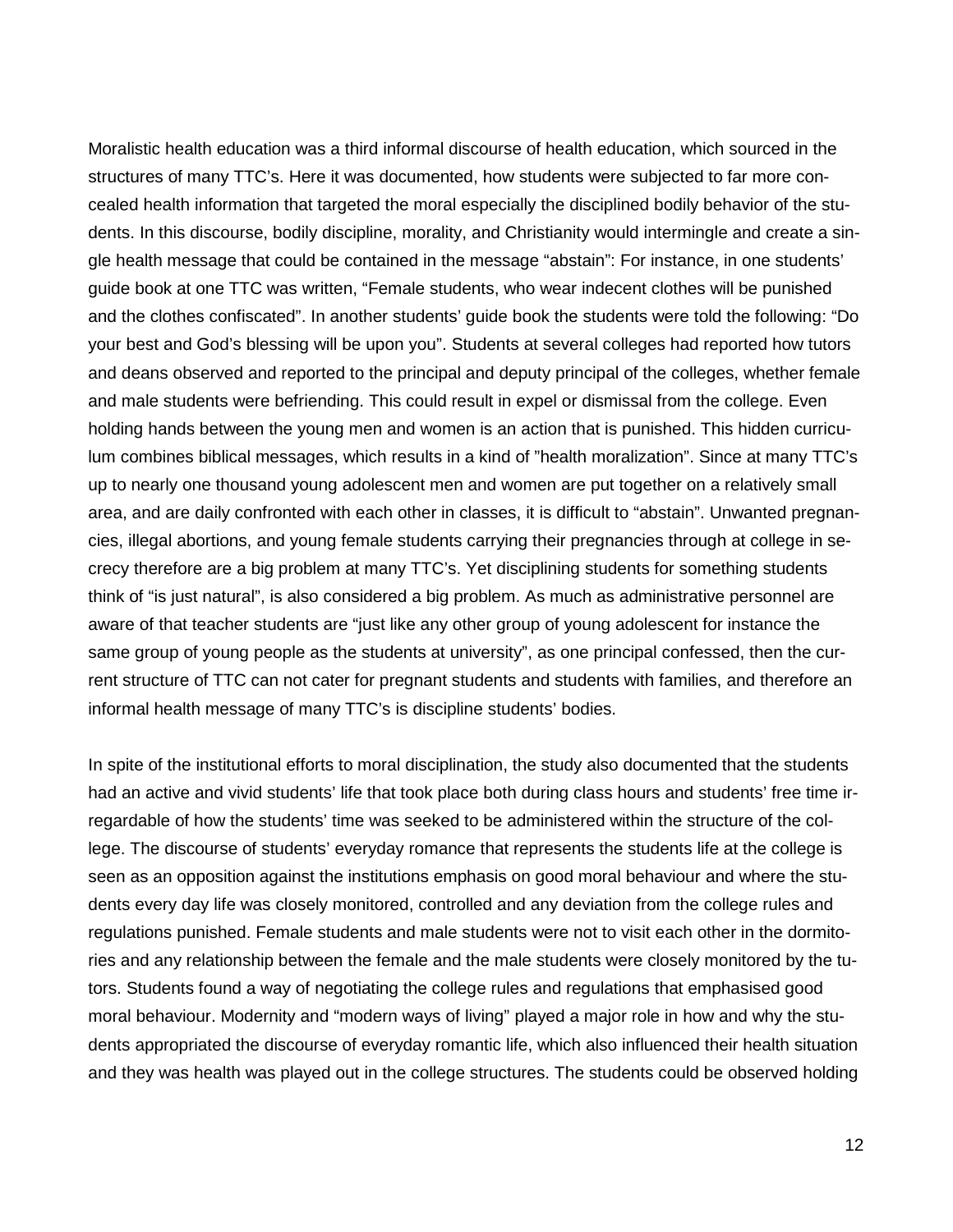hands as boy-/girlfriends inside the classroom but once the students got out of the classroom, the male students would walk some distance in front of the female student. The students also reported "helping themselves in the bush at night", and in the students' dormitories, the everyday romances could be identified in the numerous wall charts and inscriptions displaying romantic messages of other types of life, that what the college structures seemed to legitimate. As much as students through this discourse experienced their life at college as liberating and empowering them with a knowledge about being exposed to a wider society, this discourse also represented and a negative health influence on the students. Unwanted pregnancies leading to illegal abortions at back-street abortionists or fatal mother- and child health in case a pregnancy would or would not be discovered.

#### **Conclusion and recommendations**

The study concluded that students at Kenyan TTC's are exposed to a number of different and opposing discourses of health that affects their health in various ways. The study concluded that there is need to focus also on the informal health education that students are exposed to because it has an immense effect on students'' health – both in the way students experience factors that influences them, how their bodies and physical health becomes influenced, how they learn about health and finally how students practice health. "Situated learning" is one way to understand how students' learn and become competent in health in the context of TTC: Through the way students lived and learned at TTC, they became competent in a more diverse and complex way than what learning processes initiated from the formal curriculum seemingly resulted in. Being exposed to a complex and demanding field of health discourses make students become "critical" and "conscious" about possibilities of navigating in a complex field of health. However, the study also illustrate the need for a more state-of theart health education curriculum – not only in terms of formal content taught during health education lessons, but also in the whole way the institutional setting of teacher education currently is laid-out, regulated and the structural and moral conditions under which Kenyan teacher candidates of today are produced.

## **4th Plenary Presentation:**

## **An investigation into gender perspectives in teacher training: The case of Igoji Teachers Training College**.

By Felicity Kuri, M. A. Gender and Development, Institute of Anthropology, Gender and African Studies, University of Nairobi, Kenya.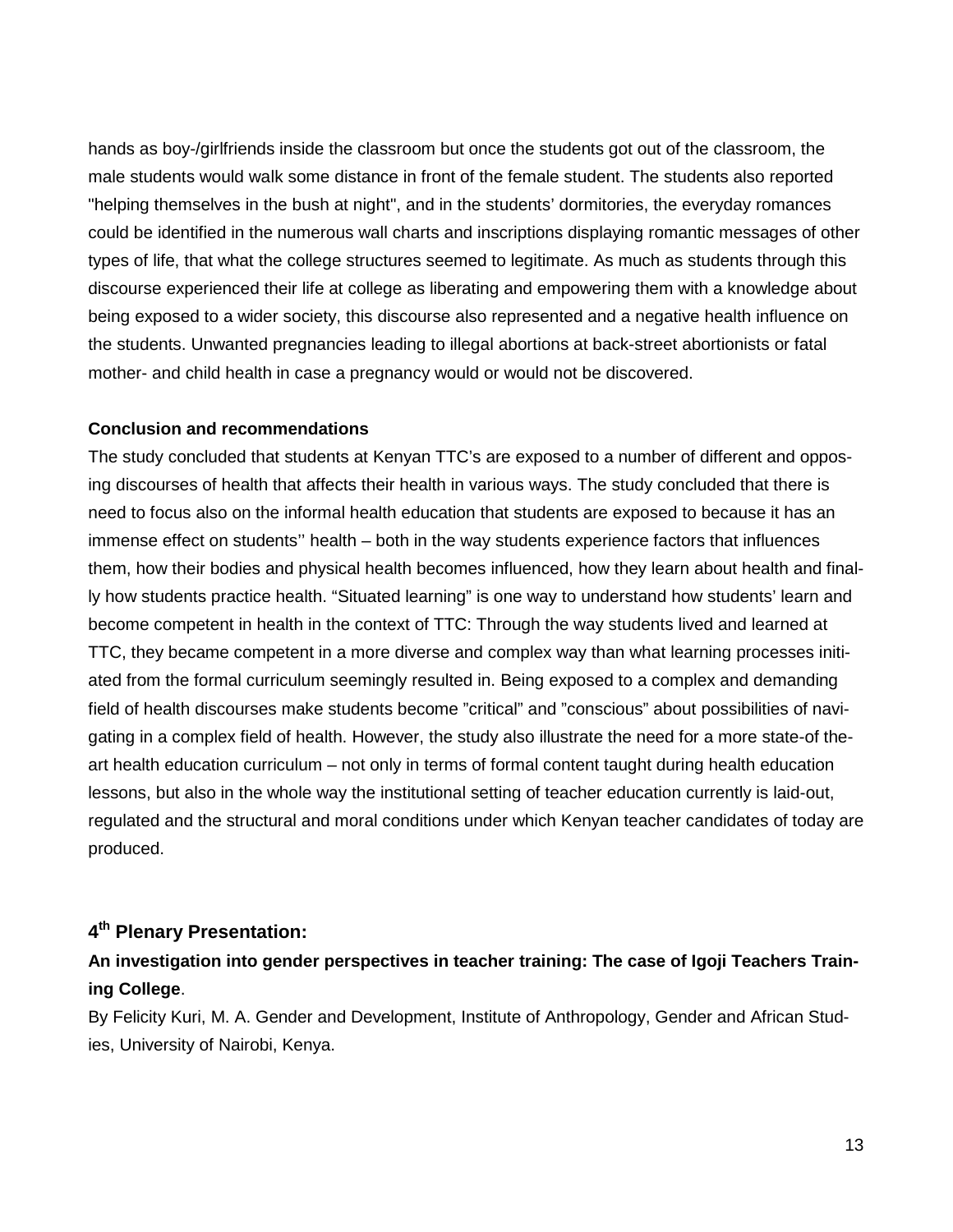#### **Background for the study**

The study sought to investigate gender perspectives in teacher training, address issues of teacher's personal and professional orientation in order to facilitate the understanding of how gender discrimination takes place in schools and the teachers' roles in addressing it. The study looked into how the teacher training changes the attitudes and experiences of student teachers and how this might lead to a change in attitude of the children for instance to them overcome gender bias in the community. This is very important in a way that gender has a lot of impact on health, especially on the girl child.

#### **Aim**

The aim of the study was to examine gender ratios in science and arts subjects and the challenges of gender responsive teacher training programs. The background of the study was informed by the fact that gender disparities continues to exist and gender responsive teaching and learning environment are mandatory.

#### **Methods**

The data was collected through the survey method, focused group discussions, key informant interviews and by direct observations.

#### **Theoretical framework**

The theoretical frameworks which informed the study focused on two major theories, social learning theories and feminist reproduction theories. The social learning theory is based on the argument that human behavior is based on observation, reinforcement and modeling. The feminist reproduction theorists argue that society has embodied the historical structure of Masculine order in form of unconscious scheme. This has become part of us. The aim is therefore to break out this cycle.

#### **Findings - Conclusion**

The presentation further reiterated that teachers are crucial in the delivery of the curriculum and that teachers play a role in propagating gender inequalities in education. There is therefore the need to empower teachers and support teachers for gender equalities. All these are connected to the role of teachers in propagating the inequalities. The findings of the study was that in staffing, there are more males in the college as compared to the females, there are demographic characteristics that influenced the enrollment of the students in TTC and that both internal and external factors had a bearing on gender in the intuitions.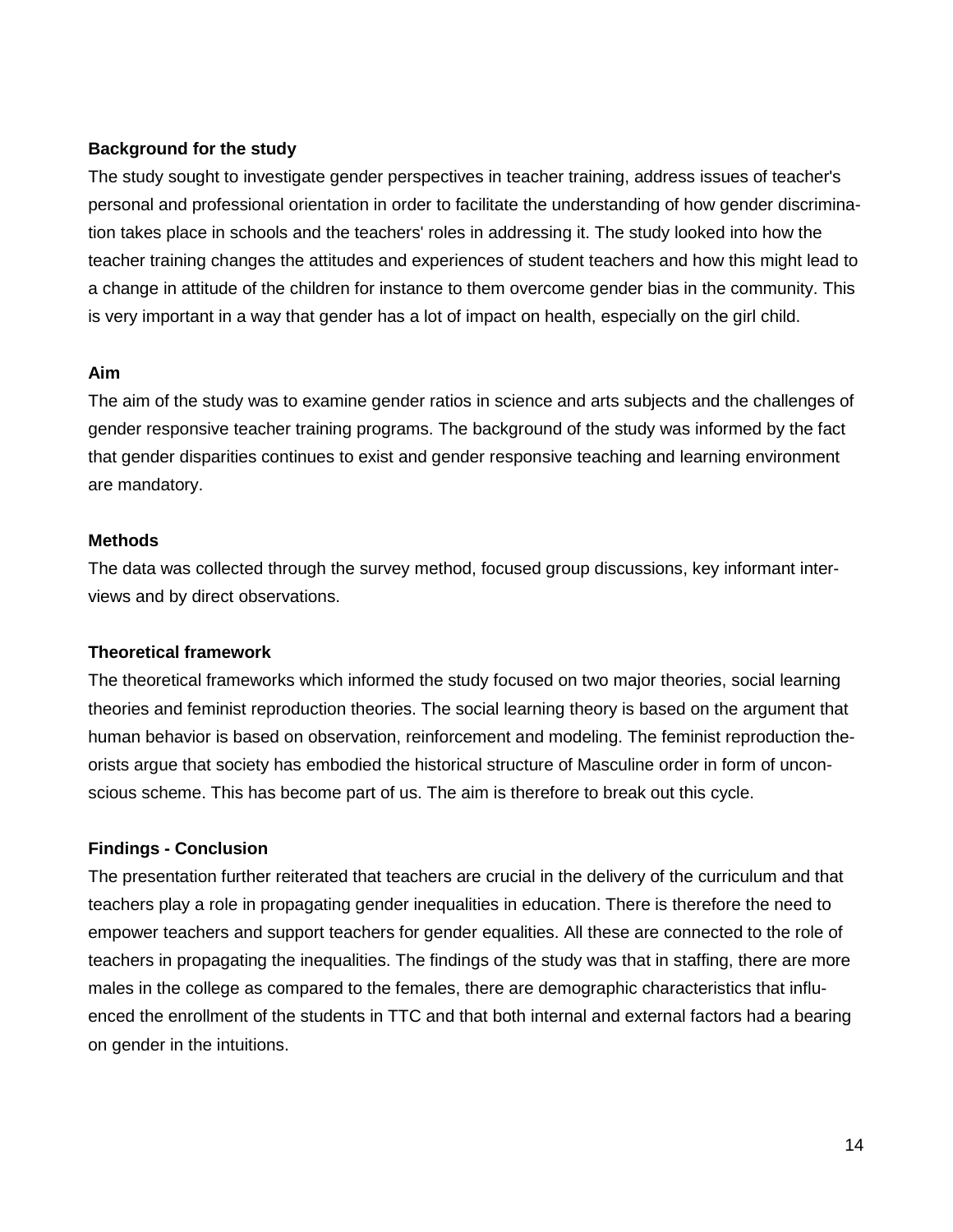#### **Recommendations**

The study recommended that there needs to be further research in primary teacher training colleges in the country in relation to health, gender studies to be made a core subject in teacher training colleges, there is need for gender policy at institutional level, Primary teacher training certificates should promote personal and professional growth and mentorship programs be established at the institutional and national level.

#### **5th Plenary Presentation:**

## **The role of the teacher in promoting good sanitation practices-Theoretical perspective.**

By Isabella Kamere, Lecturer, Department of Educational Foundations, Kenyatta University, Kenya.

#### **Background of the study**

The background of the study was, that primary school teachers in the Kenyan community is looked at as the epitome of progress. That is why they are referred to as "mwalimu". One important background of the study was that diarrhea as a single disease kills approx. 2.2 million children every year. There is more public funds used to treat malaria and therefore this can easily be avoided by proper use of toilets. The current study therefore explored ways of changing sanitary behavior like hand washing and the use of toilets.

#### **Methods**

Locations of study area: The study area was Kitui County. The reason for selection of Kitui County was that Kitui County is a rural setting with poor infrastructure and therefore when a person falls sick, for many it becomes difficult to reach hospital in time. Furthermore, there is a shortage of staff in the hospitals to cater for the patients, as well as lack of water in the area which is essential for maintaining good hygiene. The study area was also chosen because there is a high level of poverty and many people cannot afford items such soaps, toilets and basic needs treatment, which are regarded "luxury items". The meaning of sanitation was explained as excreta disposal, excluding other environmental health interventions. This exclusively focuses on the usage of safe toilets.

#### **Findings**

In the study a detailed analysis of current sanitation practices in the study area was conducted. Findings were that the sanitation practices and knowledge of sanitation practices are culturally, socially and economically constructed. Also local social and cultural hierarchies of age, gender and genera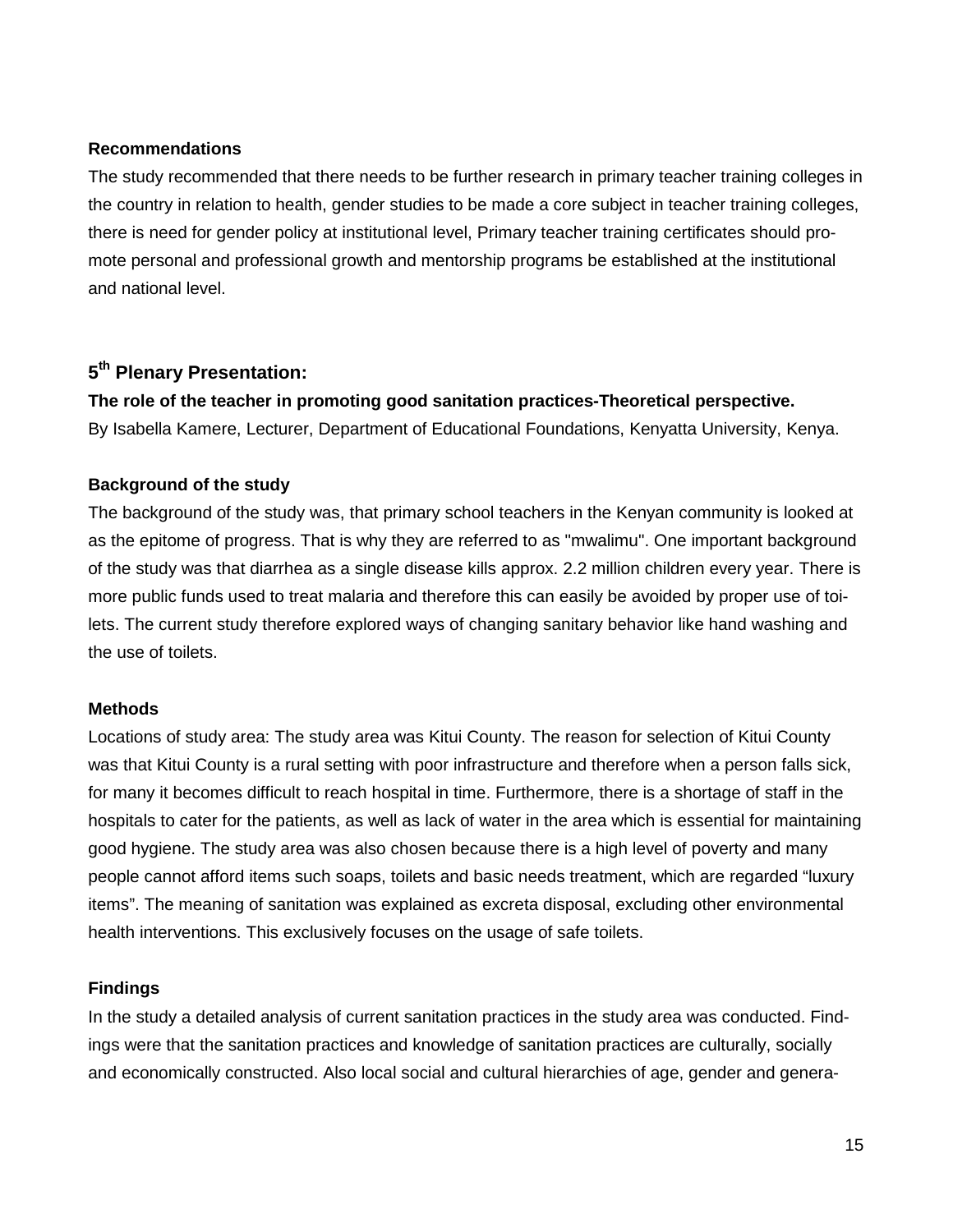tions influenced the sanitation practices of people. For instance, many women refrained from using a local built latrine because it was not sufficient protected from the surrounding area, and other people were able to view the user through the thin clothes, that protected the latrine user from the surroundings. The study found that in a community, influent individuals such as a teacher can use the many different approaches in promoting sanitation, which will target learning among children and others in a more complex way that will result in better learning, for instance:

- Use street theatre to encourage sanitation practices.
- Participate in constructing toilets in the traditional community-use traditional Mwethia or "working together" effort.
- Can also use "chamas" or Merry-go-round.
- Teach and lead by example-construct and use clean toilets
- Participate in activities where parents bring water to school- This can be to offset some shortages.
- Use "barazas" and market days to disseminate information.
- Use door to door visits-use guided tours households with latrines.
- Persuade the communities to adopt good sanitation practices.
- Use locally available materials to construct toilets and pit latrines like blankets, leaves e.t.c.

#### **Conclusions and recommendations**

In conclusion, Isabella Kamere noted that combating diarrhea and related diseases means involving the whole community in better hygiene and sanitary behavior. The role of the teacher in health promotion is therefore key in the community. Prevention is therefore better than cure, and the learning strategies sketched out above was one way of incorporating a more complex view on sanitation practices.

## **6th Plenary Presentation:**

#### **Challenges of Developing Curriculum for Health Education in Kenya**

By Olive Wambui, Senior Curriculum Specialist, Kenya Institute of Education

#### **Background**

In the introduction to the presentation was noted that there is no clear policy on Health Education. There is a concern that there is no interaction between the Kenya Institute of Education (KIE) who are mandated to develop curriculum and the Ministry of Education who are the health experts in the government.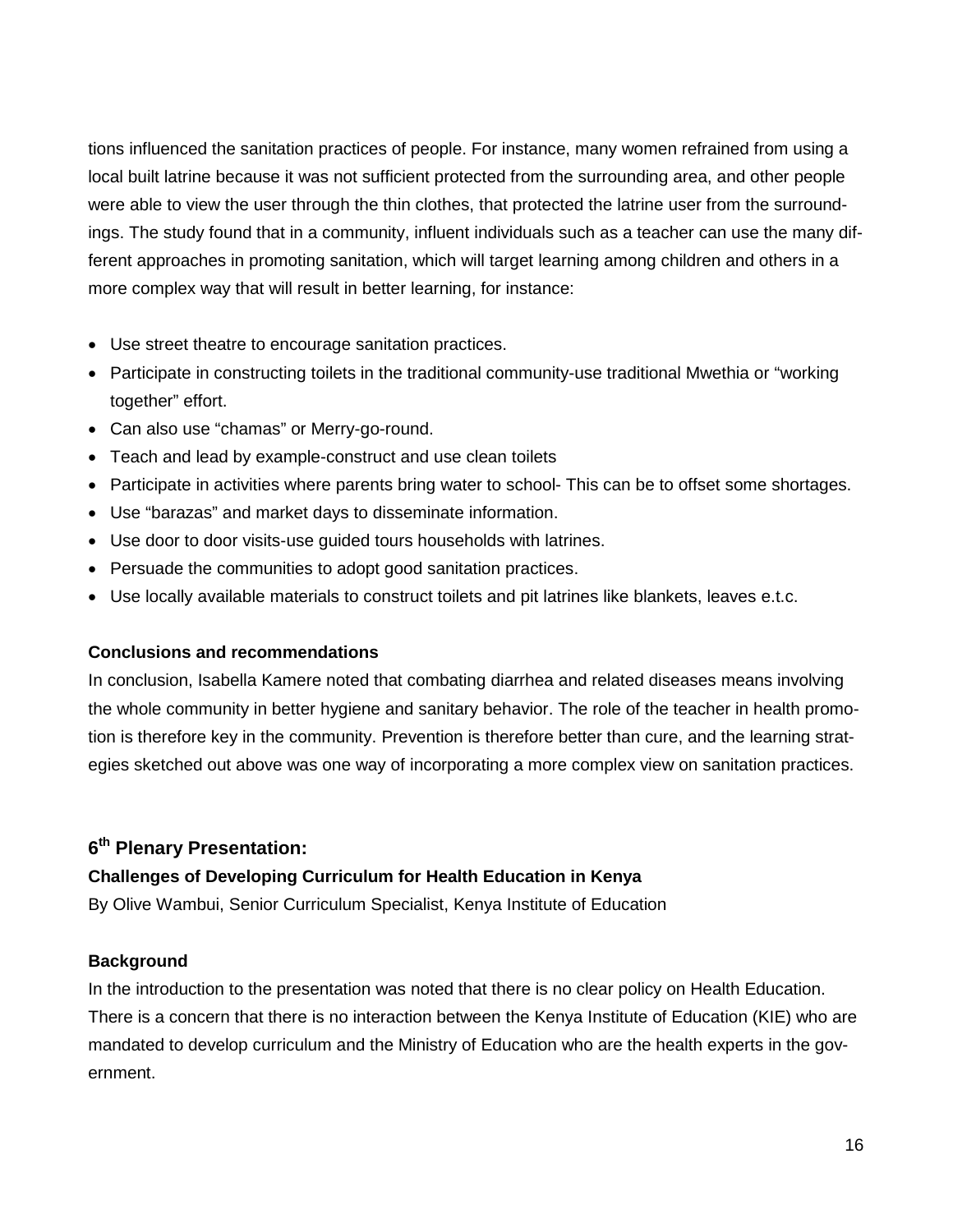#### **Aim**

Aim of the presentation was to highlight some of the theoretical, practical and logistic problems surrounding the planning and implementation of Health Education - from the perspective of an educational planner.

#### **Findings**

The paper dealt with the challenges of developing a health education curriculum in the primary education syllabus, as experienced by one of the key agents in the area – a health curriculum specialist from the major semi-autonomous organization (Kenya Institute of Education), who are responsible for developing aims and content of syllabi and textbooks for the primary and secondary level of education in Kenya.

In the paper was presented, that until 2002, there was no educational goal that focused on health issues. It was only during this period that the curriculum in the primary syllabus was rescheduled to include also health education as a topic. Today, one of the goals of education relate to health education, i.e. goal number 8, which states that, "Education in Kenya should promote positive attitudes towards good health and environmental protection."

One of the major challenges as experienced by the curriculum specialists was that curriculum specialists and subject specialists who develop curriculum are not trained specifically on health issues in their pre-service training. This therefore is a challenge to develop a curriculum for health education. This is also evidenced by the fact that even if health is very important to the nation and can be regarded a motor for development and welfare for its people, then there is no stand alone subject that articulates health issues. Health education in the primary as well as secondary education syllabus is but one of a unit, theme, topic or sub-topic in some subjects such as for instance Home Economics, Science or Physical Education, etc. The marginal position of Health Education in syllabi – also in teacher education syllabi – make it difficult to develop a more comprehensive health education syllabus and also to direct learners and policy makers' attentions to the important area. Further, there is no advocacy and support from actors involved in Health Education and Health Promotion to capacity build curriculum specialists or lobby for the health issues to be included in the curriculum.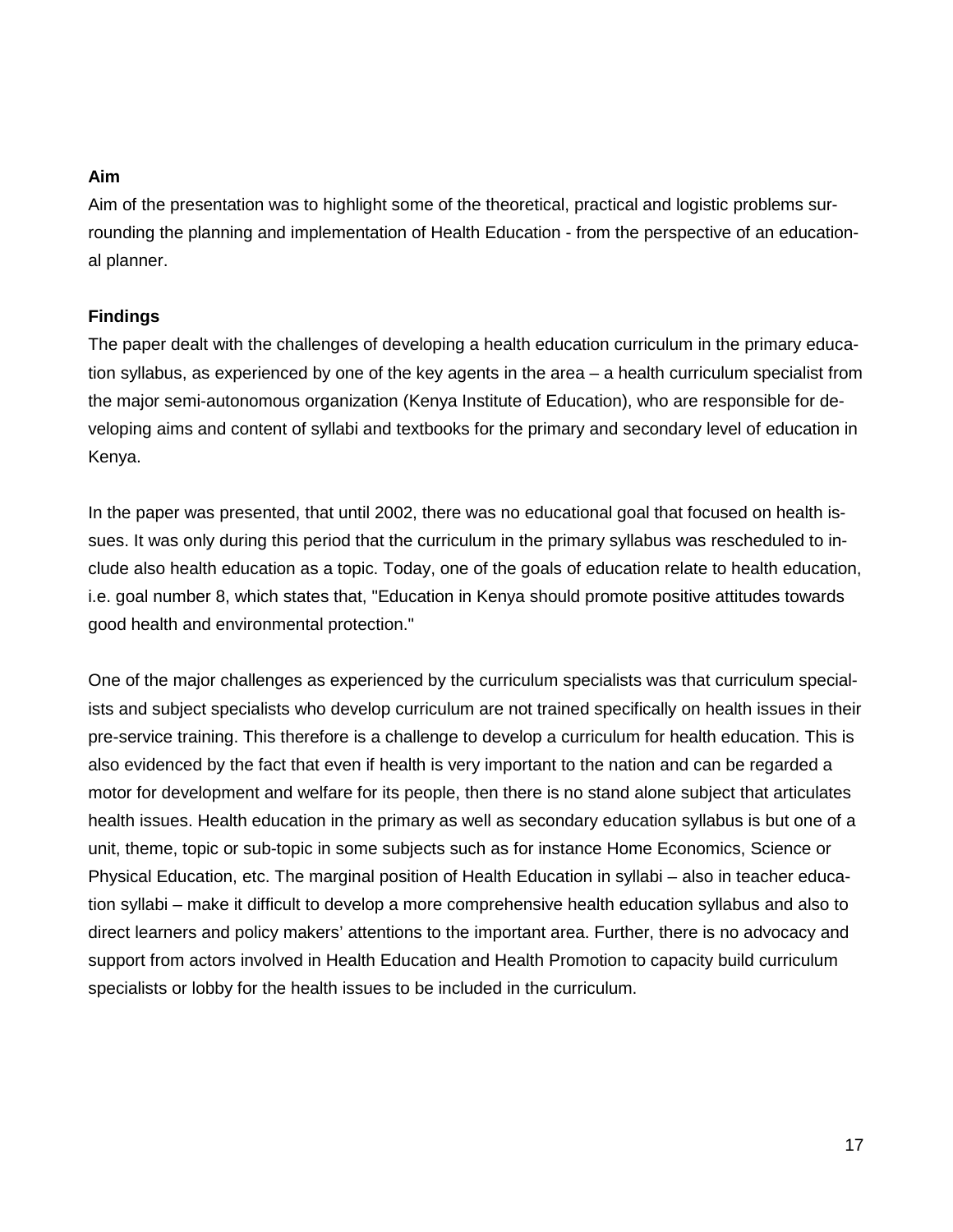#### **Conclusion and recommendations**

In conclusion, the current education system largely encourages learning for regurgitation at exams time. Further, much examination and evaluation (testing) also in health education at both the primary/secondary as well as teacher training level as well is cast out as multiple-choice exams, where learners are left with a few – closed – possibilities of entering their answers. This way of examination encourage rote-learning and discard the complex nature of health and health problems. It also takes a less active position in the fact that learning about health is a complex matters, that implies a crossdisciplinary learning of a topic or theme, that is cultural, social, biological and economical founded, and as such requires a more multifaceted approach to learning that what can be included in multiplechoice testing. Health Education should be a major area of focus in education in spite that many of the competencies and qualities a person can achieve by learning about health are not examinable.

#### **7th plenary presentation:**

#### **Policy perspectives on Primary Teacher Education**

By Leah K. Rotich, Director of Basic Education, Ministry of Education, Nairobi.

#### **Background**

The presentation started out by stating that the Ministry of Health should be involved in health education in learning institutions, since education – in any form, traditional or modern – shapes the future of a society. Teacher Education is a dynamic process usually influenced by changes in society which tend to create new demands. The educational policies therefore need to be reviewed in line with changes in the society. In this respect teacher education is crucial in the education system, since it educated primary school teachers to the task of educating the masses of the Kenyan population.

Teacher education currently entails communication skills and professional attitudes and values in which teacher students are trained in during their two years of study. The goal of these skills and attitudes is to enable the teacher candidate to adapt to the environment and make use of skills in schools.

The Koech report from 1999 emphasized social changes and therefore the need to develop new policies to address these changes in the society. The Kenyan Education Sector Support Plan 2005-2010 (KESSP 2005-2010) also indicates that teacher training is important for the input into education. "Vision 2030" also states that Kenya will provide a globally competitive quality education that includes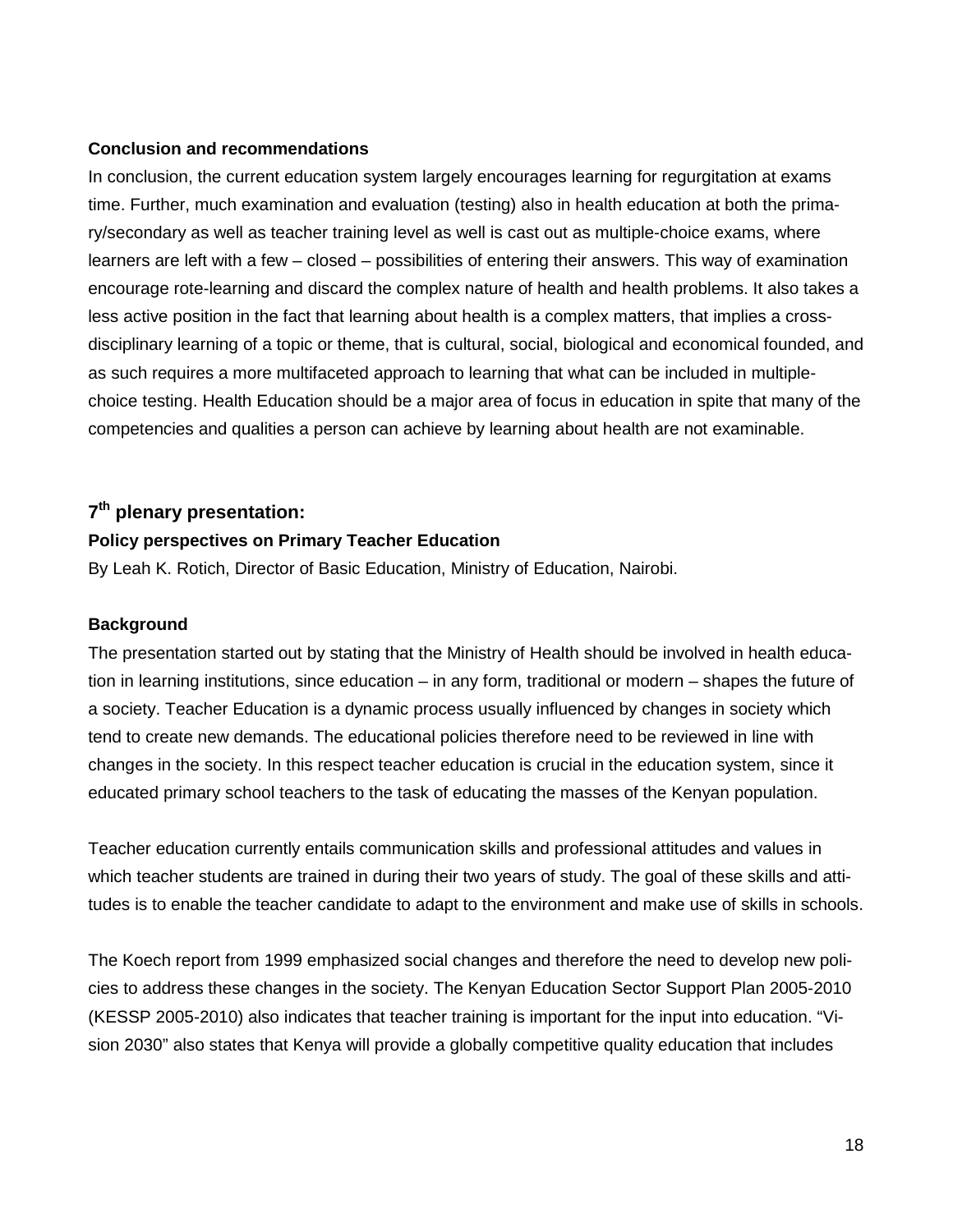teacher development. All these seek to address teacher development and the important role that a teacher plays in teacher education.

#### **Findings**

Seven challenges facing teacher education in Kenya were highlighted. These were noted among other:

- Certain sectors of education have higher demand than others. This influences the allocation of resources. Some of the resources therefore do not go to teacher training.
- 85% of resources allocation to Teacher Education goes to teachers' salaries and therefore very little go to infrastructure or buying of books in the library. Allocation of funding to Teacher Education therefore is lessened by the above fact.
- Majority of teacher students come from financially strained background. This makes the college administration difficult especially on the issues of collecting tuition fees, since some students are not able to pay for the fees and the economical burden of educating them are left to the TTC's.
- Infrastructure: Many teacher training colleges are operated with run-down dilapidated facilities, for instance have less good equipped libraries and inadequate Information-Communication-Technology (ICT) libraries.
- Funds allocated to infrastructure development for Teacher Training Colleges in every year are inadequate, and can go to colleges with urgent needs.

#### **Conclusions - Recommendations**

The paper concluded that without adequate and appropriate teacher training, the quality of education would decrease. The Ministry of Education hopes to address this through the newly launched KESSP II, through which all educational programs are implemented. Good health is vital for the achievement of quality learning outcomes which are attained only with improved opportunities for equal access and retention. The government is committed to provide quality health care for children who make up about half of the total population in Kenya today. Among other, improved health allows better cognitive development.

In conclusion, the presentation emphasized that "Quality Health Education" is necessary in order to not improve health of the learners. But it is also necessary in order to produce a better learning and understanding of the children since improved health allows for better cognitive development.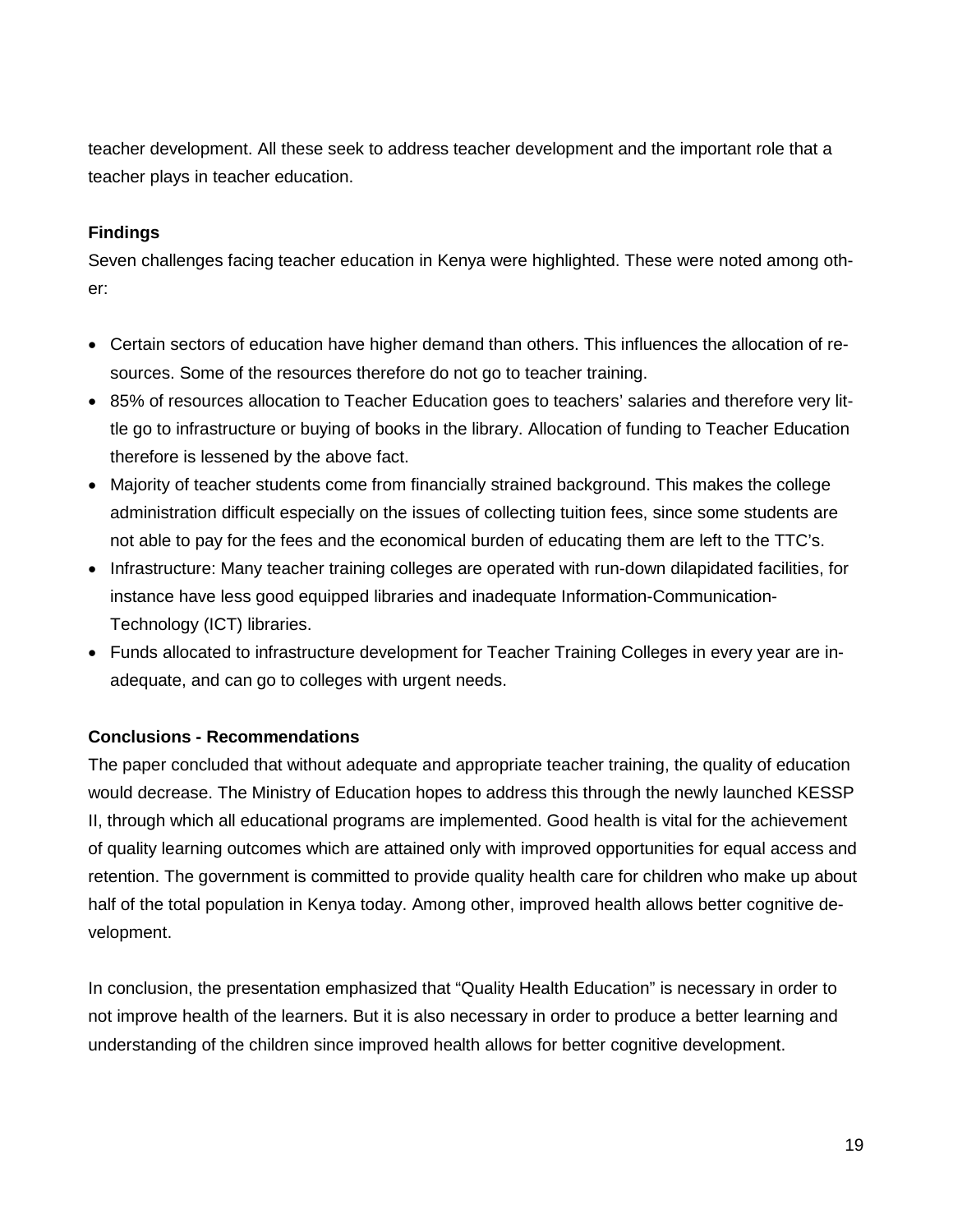## **8th Plenary Presentation:**

## **The role of public expenditure on Teacher Training in Kenya**

By Gladys Ngao, Adjunct Lecturer, Department of Educational Foundations, Kenyatta University & Paul Mugambi, Senior Chief Economist, Teachers Service Commission

#### **Part 1, presented by Gladys Ngao:**

#### **Backround - Aim**

In looking at the historical development of teacher training in Kenya, initiatives to train teachers in Kenya dates back to pre-independence Kenya. In 1960, primary school teachers for East Africa were trained. Later on, there was an increase in demand for teachers.

To date, there are still some untrained qualified teachers (UQT). The Kenyan government sought the assistance of USAID to establish the correspondence course unit through institutions of adults studies in Nairobi college (now, University of Nairobi). 37,293 teachers who were employed as untrained teachers underwent the correspondence course. Court and Ghai (1974; reference lacking) report states that teachers who were found to be teaching well are those who had done the correspondence course and those not with high grades. They also asserted that the Kenya Junior Secondary Education (KJSE) done at form two levels was not the most suitable curriculum for improving teachers' professional skills.

#### **Findings**

Levels of teacher certification included P1, P2 and P3. Today, there is only the P1 certification which is also in the process of being upgraded by the government to a diploma programme.

The current qualifications for teacher training in Kenya are:

- 8 years of primary schooling with a pass.
- Kenya Certificate of Secondary Education (KCSE) with a mean grade of C-minus for P1-certificate courses, C-plain for Diploma courses, and C-plus for degree-courses.

Changes that brought the demand for teacher training are changes from a 4:4 to a 7:4:2:3 to an 8:4:4 system.

The Ministry of Education recruits teacher training trainees.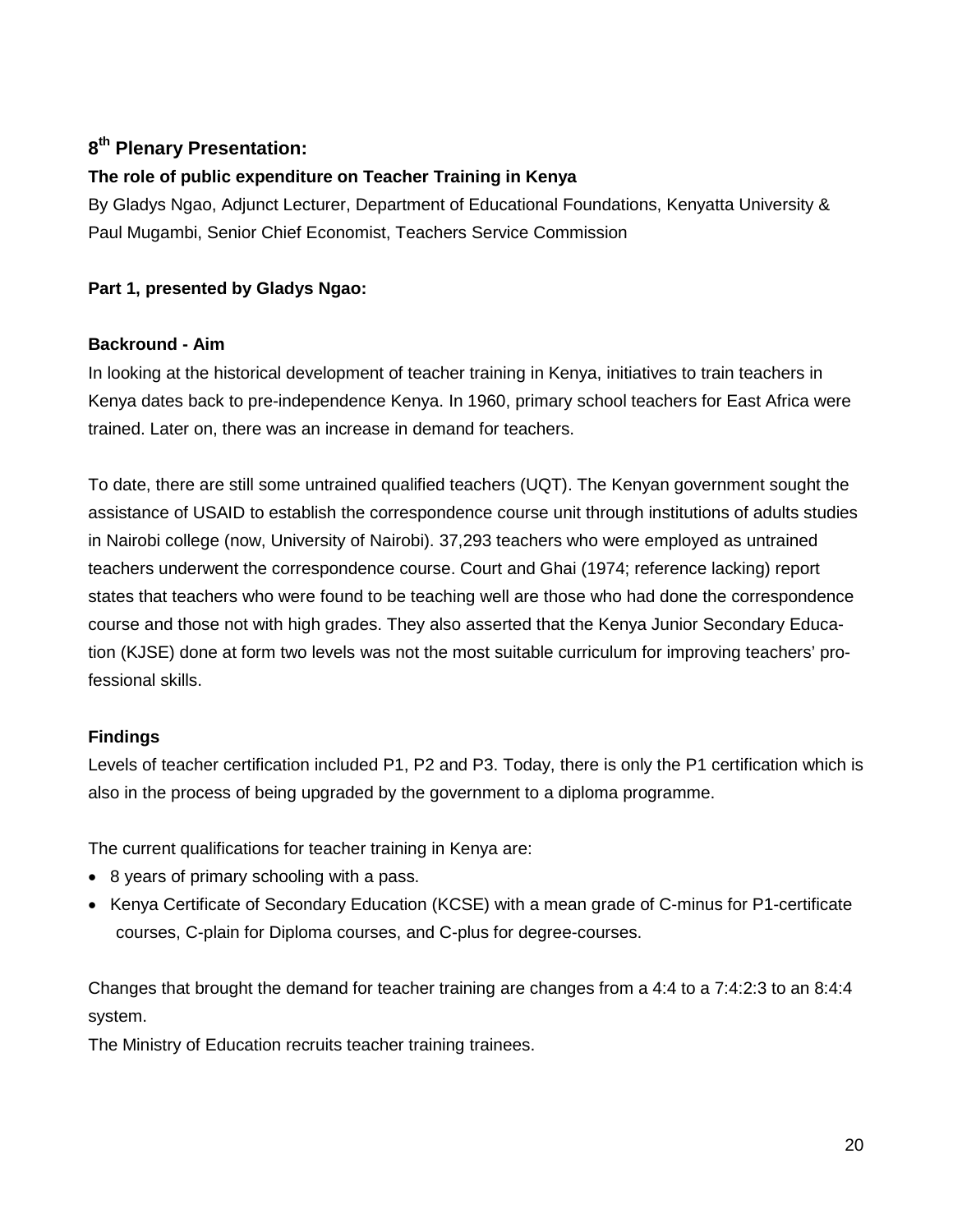There are four dimensions of teacher training. First, stating that education should train human societies to efficiently perform their roles in society. Quality of teacher training has great impact on the four dimensions of education namely:

- Cognitive- Knowledge acquisition.
- Dialogical- communication is central.
- Normative- Provision of moral and ethical values in lives of learners.
- Creative- Equip trainees with adaptability skills and application of new circumstances.

There is still debate as to whether teaching is a profession or a calling. Some people still believe that teachers are the wives of government officials or other public officers, and this also influence the whole self-identification as well as "image" of the profession. In conclusion, nine issues in teacher training were presented:

- Wastage/Attrition.
- Feminization-Teaching is for females.
- Teacher mobility and transfers.
- High cost of training.
- Professionalism.
- Change in technology.
- HIV/AIDS.
- Grading system.
- Teachers are resistant to change.

#### **Part 2, presented by Paul Mugambi**

#### **Background - Aim**

Expenditure of teacher training is a main factor influencing how teacher education today looks like. The paper presentation focused on two major areas, which was expenditure on teacher trainees and analysis of infrastructure.

#### **Methods and theoretical framework**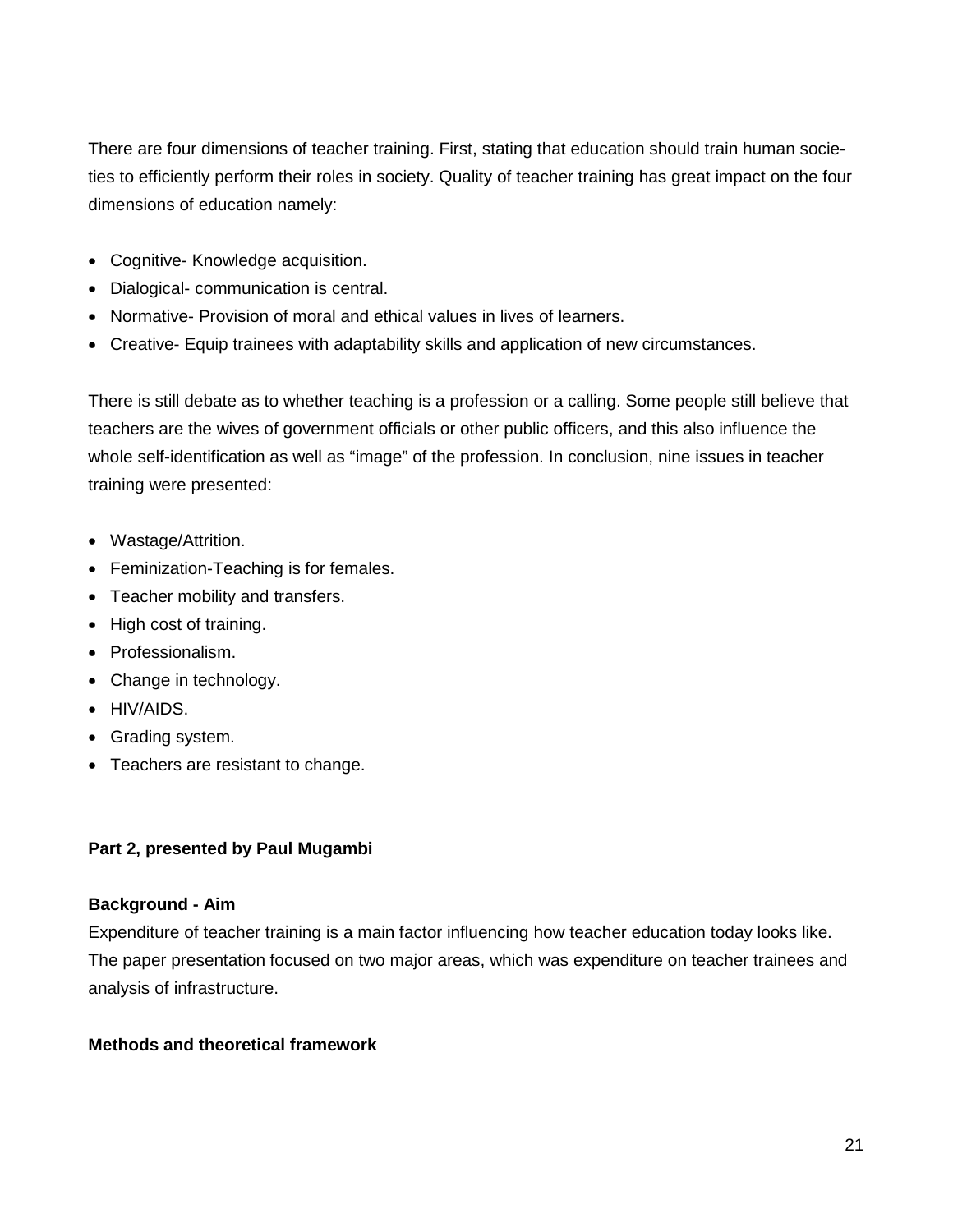#### **1. Per capita expenditure on Teacher Trainees**

Per capita expenditure on teacher trainees where he argued that the government spends more on Diploma teacher students as opposed to P1 teachers. In the table below, he showed that since 2000, the amount of money allocated per each student in the P1 programme has been fluctuating, increasing or decreasing at different years. In contrast, the amount allocated to Diploma teacher trainees has been on the increase for the last 10years, since 2000 to 2010.

| <b>YEAR</b> |       | AMOUNT PER TRAINEE.                          |
|-------------|-------|----------------------------------------------|
|             |       | P1 (Thousand Kshs). Diploma (Thousand Kshs). |
| 2000        | 10.99 | 77.88                                        |
| 2001        | 10.66 | 78.19                                        |
| 2002        | 9.56  | 67.59                                        |
| 2003        | 20.72 | 163.74                                       |
| 2004        | 19.34 | 180.16                                       |
| 2005        | 15.90 | 150.45                                       |
| 2010        | 14.00 | 165.00                                       |

#### **2. Expenditure allocation to Teacher Education**

In looking at expenditure allocation to teacher Education, Paul noted that there has been an increase in the amount of funds that the government allocates to teacher education. In the year 2000, kshs 157.39Million was allocated to teacher Education. Ten years later in 2010, kshs 390.63M was allocated to teacher Education.

An increase of 233.24M Kshs within a span of 10 years. This shows that every year, kshs 23M is added by the government to teacher Education.

As teachers increase, the government does not adjust the public expenditure accordingly. The government does not support teacher education as it is supposed to.

#### **3. Analysis of infrastructure**

#### Analysis of infrastructure

Year Amount per college Growth rate % 2008 6403.77 82.80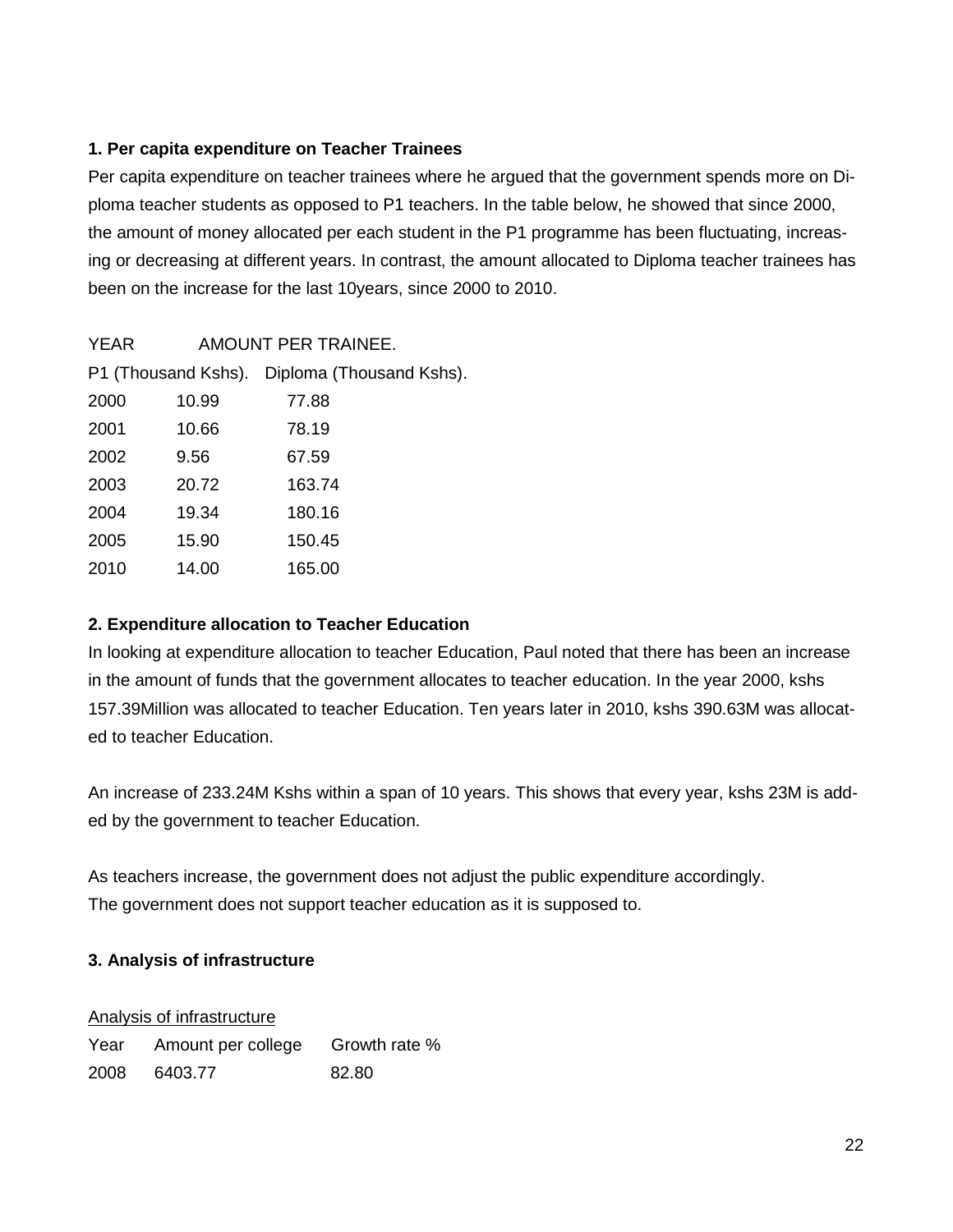#### 2010 5056.67 32.25

When the level of intrastate goes up by 100%, the government adjusts its expenditure by 0 %. This explains the reason why infrastructure in the teacher training colleges is dilapidated with poorly stocked libraries and overcrowded dormitories. This is because the government does not adjust its expenditure accordingly as the number of students increase.

The adjustment of expenditure to teacher Education is however politically influenced with high expenditure allocation during election periods and very low expenditure allocation during non-elections periods.

There is a mismatch between supply and demand. The demand for teacher training is high but the opportunities remain the same. The government should be able to allocated funds to teacher training to develop the infrastructure since there is an increase in the number of students.

## **9th Plenary Presentation:**

## **Becoming a Teacher at Kenyan Teacher Training Colleges: Motives, Competencies and Professional Identity Formation (Work-In-Progress).**

By Kari K. B. Dahl, Assistant Professor, Department of Curriculum Research, Aarhus University, Copenhagen, Denmark, and Ken Justus Ondoro, B.A Sociologist, University of Nairobi, Kenya.

#### **Introduction**

This work-in-progress paper presented data from an on-going study largely based on questionnaire data distributed to 3.421 teacher students in five TTC's in Central and Eastern Province of Kenya. Background of the study was, that teachers' professional attitudes and senses of professionalism play a major in role in how they exercise teaching, once they have completed their two-year course at TTC.

#### **Aim**

The aim of this study was to explore to which degree teacher students change their attitudes and competencies through the years at college – understanding their participation in education as a way of socialisation.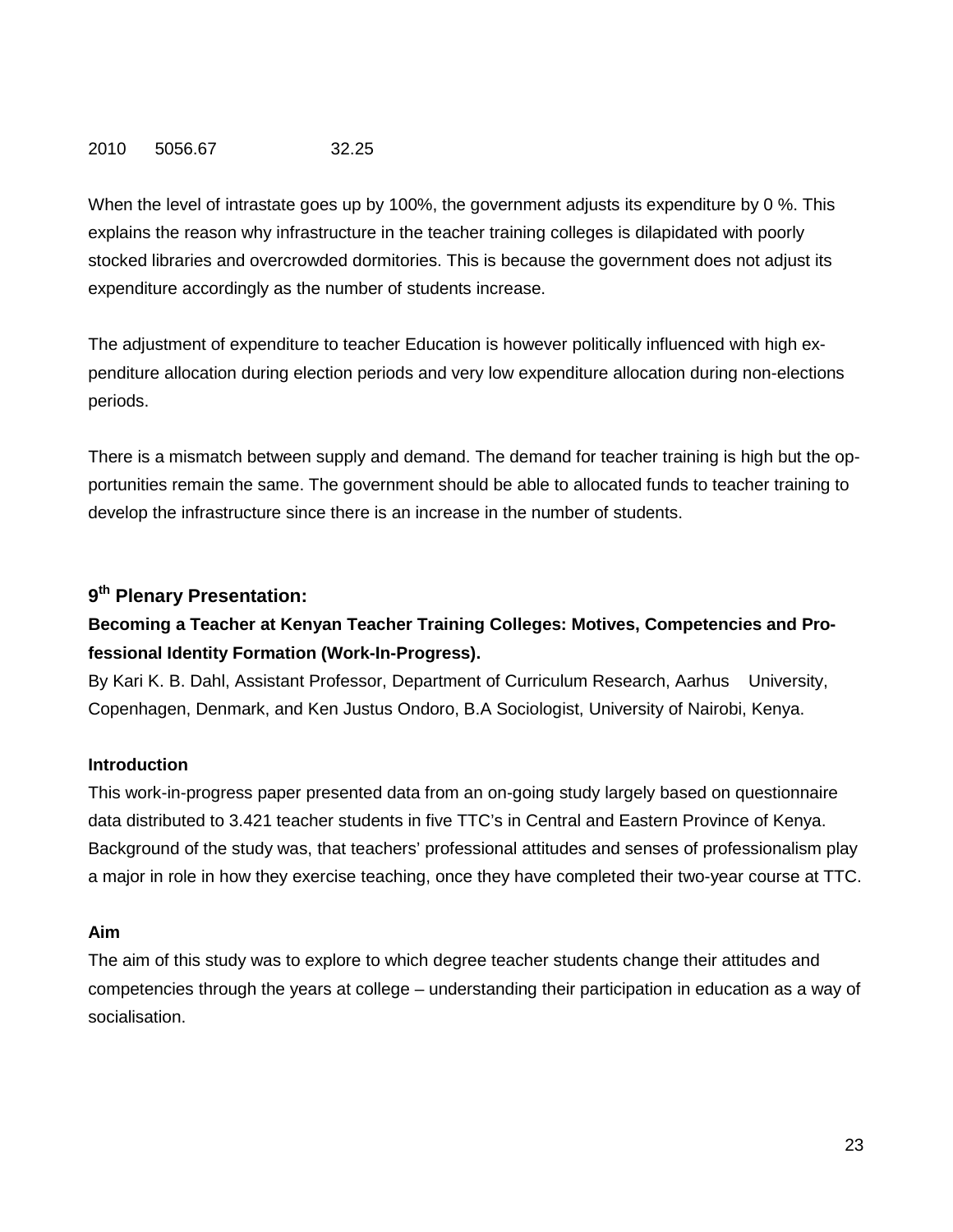#### **Methods**

The data was collected by distributing a structured questionnaire to five teacher training colleges in Kenya at their point of entry (first year students) and their point of exit (second year students). This allowed for a comparison for to which degree teacher students develop other skills, competencies opinions and understandings of their teaching professions, and how it influenced their educational competencies. Which was distributed to the students when they first come to the college in the first year and then distributed later on to the students when they were completing their course in the second year? The questionnaire sought to establish the reasons why students come to teacher training colleges and how they change their attitude towards the teaching profession from the time that the students report to the teacher training colleges in the first year the first semester, to the time when they finish their course after two years being in the college. The questionnaire focused on three different aspects of teacher professionalism:

- Motives and reasons for initially choosing the teaching profession.
- Opinions about the teaching profession.
- Professional skills and competencies developed during the two years at TTC.

#### **Findings**

## **Presentation part 1, data from the qualitative study of teacher students' perceptions and understandings of the teaching profession, by Kari K. B. Dahl**

Students come to the college with different intentions and future dreams. With these intentions and future dreams, four major groups of students in the teacher training colleges were identified in the first year of study. These groups were identified as follows

- "Teaching as a calling": These are group of students who feel that they were born to be teachers and this being teachers were put on them by a high power somewhere that they can't explain. They believe that they are in the teaching profession to serve the children.
- "Teaching as a stepping stone": This is a group of students who feel that they are in the teaching profession just as a way to get to another level where they desire to be in the future. To them, they will never be teachers for life and even if they remain in the teaching profession, then it will be at a higher level than the primary school.
- "Teaching as the last resort": These are a group of students who have come to the teacher training colleges because they had no any other options.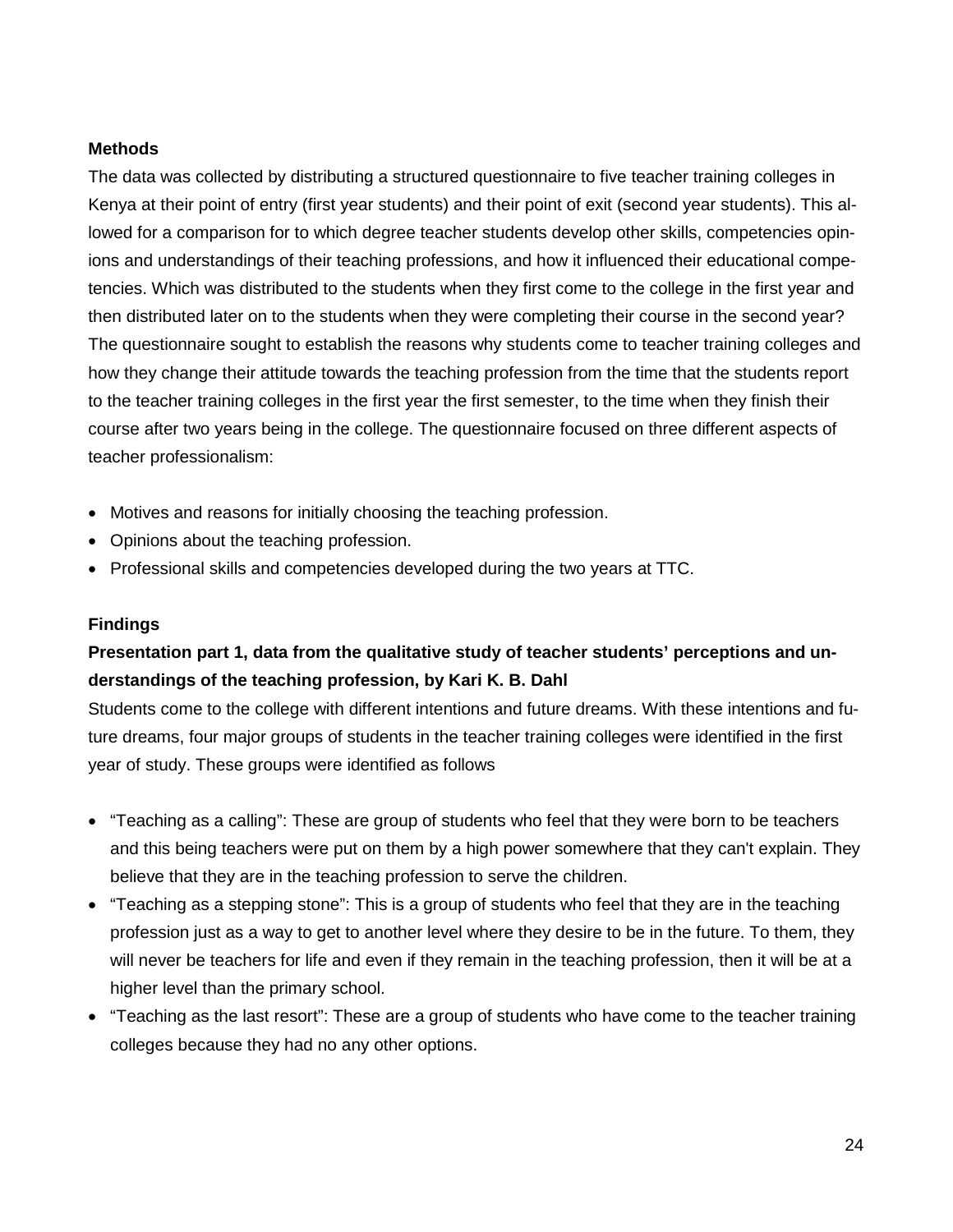• "Teaching as a passing through": This is a group of students who for some reasons find themselves in the teacher training college for a number of other reasons, mainly with the view that they want to explore later what the years at college can bring them in their professional as well as personal life after completing the college. To this group of students it is not about lack of funds or any other thing to do, but they come to the college either not disappoint their parents when the mother wants her or him to do something else and the father also wants another thing. The student then chooses teacher training college in order to be neutral to both parents and not be seen as taking sides.

In the second years of the study, all these group of students tend to be more into teaching and they start appreciating teaching as a profession. Even those who are in teaching as a stepping stone would still like to remain in the teaching profession.

## **Presentation part 2, Statistical data from the questionnaire study at five TTCs, by Ken J. Ondoro**

40% percent of students reported that the reason they come to teacher training college is because of financial reasons. This brought out the fact most of the teacher students come from a relatively not well off families and therefore they could not afford any other education.

0.4% of the students feel that they are becoming teachers because teachers are well respected persons. In the last ten years, the teaching profession was respected and teachers were highly held. The reason for this decline in respect for the teaching profession among the students is because of the current challenges that teachers have been exposed in current times in Kenya. One of the challenges is the low salary that has not been reviewed for the last ten years. Another reason for the decline in respect for the teaching profession is because of modernity and the emergence of more lucrative and better paying jobs that appeals to the youth today.

In **conclusion**, there needs to be a review on the terms of service of teachers and the long standing salary review to be put in motion. This stand off has been the reason for the recent strike by teachers in Kenya in demand for better services.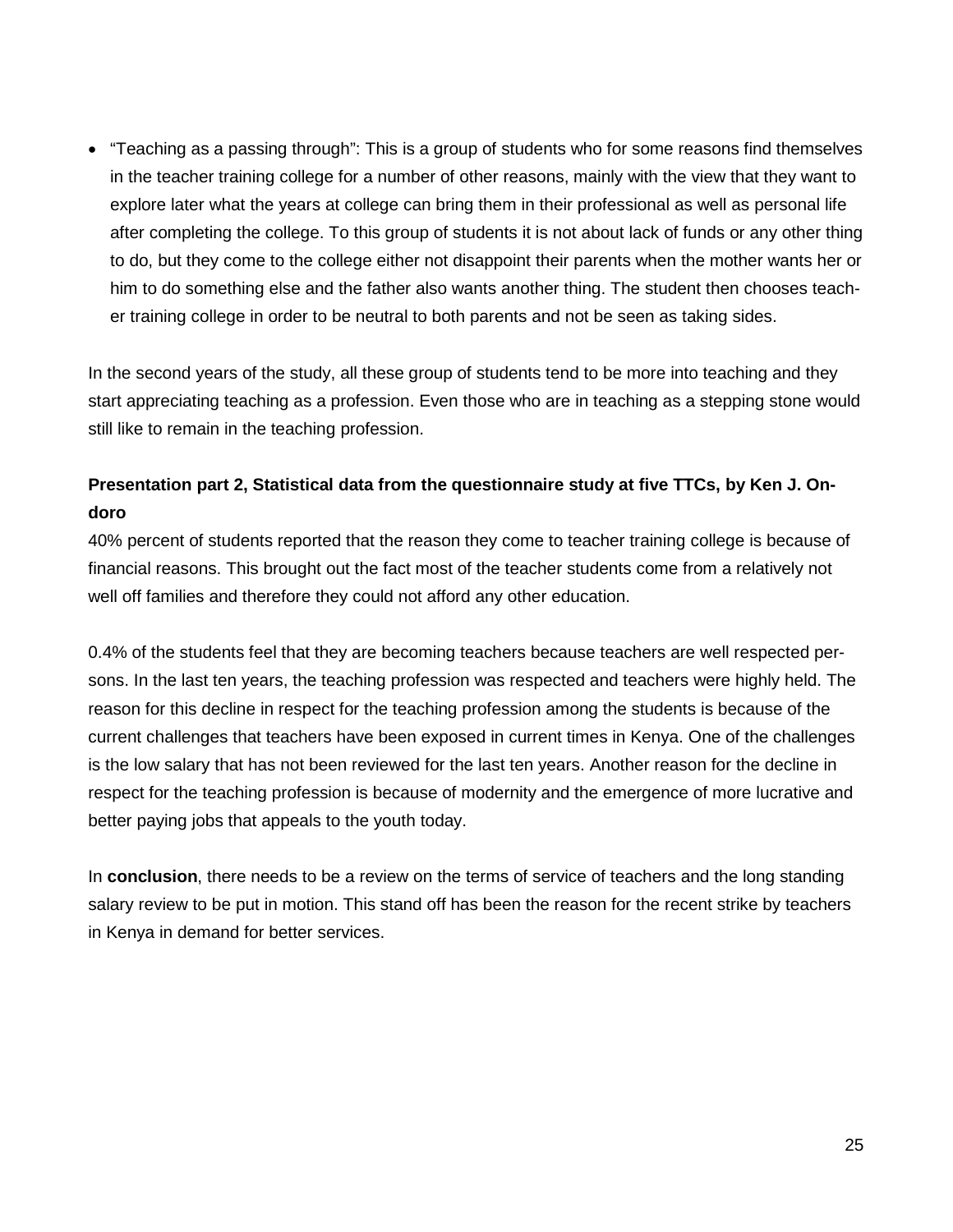## **Panel Discussion Chaired by James E. Otiende, Isabella Kamere, Rachel Kaki Nyami and Kari K. B. Dahl**

*Professor James E. Otiende* from the Department of Educational Foundations, Kenyatta University started the discussion by saying that he intrigued about the issue of the missionaries and its emphasis on teaching obedience, an aspect that was captured in the presentations that were made. He continued by saying that even in the contemporary society, people still fear being critical and raising consciousness and that this has been informed by colonialism. People still take it as a favor to be where they are. This does not bring any value addition because people see that to question where they are is said to be radical and not being obedient. He called for the need of the education to develop critical thinking in people. Professor Otiende also raised a concern that the government is seemingly leaving teacher training to the private sector but it doesn't want to say so. This is because the education sector has been left to businessmen who are not interested in the quality of education but rather in making profits. James E. Otiende further noted that as far as health education is concerned, we have retarded. There has not been any major development in the area of health education in the Kenya.

*Dr. Wilfred Subbo,* from the Institute of African Studies, University of Nairobi noted that a big problem in health and Education in Kenya is rooted in the national infrastructure. Infrastructure mainly logistical and material/lack of resources is even a problem at the university. He pointed out that even in the University setting where he is a lecturer, there are congested lecture halls where the students crowd during lectures. This, he says, can even create a conducive environment for the spread of communicable diseases like tuberculosis to spread easily among the students. He called for more funds to be allocated to infrastructural development in learning institutions.

*Dr. Rachael Kaki Nyami,* from the Department of Educational Foundation, Kenyatta University indicated that there is need for a more comprehensive education. In the past, the focus has been on behavior modification approach as opposed to giving children a chance to think and act in relation to HIV/AIDS. She raised a concern of how long are we going to stand and watch HIV/AIDS ruin our society? When will the research move to the policy levels and influence policy? She continued that we seem to be swayed very easily with the donor funding from donor agencies and this is because as researchers in Kenya, we do not have an agenda. We need to have our own research agenda so that we are also able to Influence donor funding towards our own directions.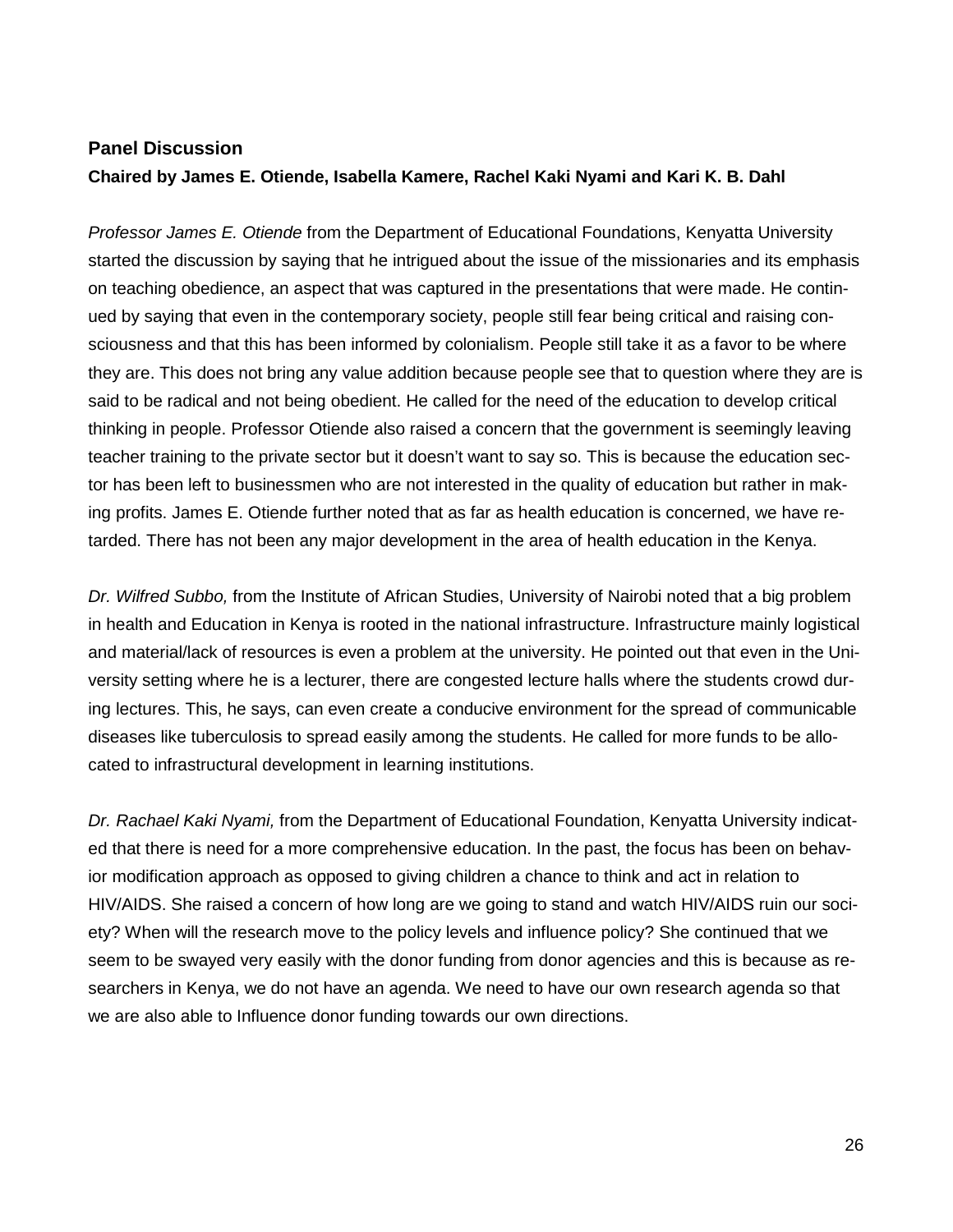*Dr. Isabella Kamere,* from the Department of Educational Foundations, Kenyatta University started by asking a question whether the government is really serious with education? What is that will drive Kenya to vision 2030? What is that will help in the eradication of diseases? The government is trying to make education a business, it has been left in the hands of the private sector. Has the government taken an interest in checking all these? Where is the supervisory unit? She called for a diversity when looking at the health problems saying that most of the studies have focused on HIV/AIDS despite the fact there are many health problems facing this country. Problems like diabetes, malaria and emerging everyday diseases are some of the major health problems facing the country. She concluded by saying that without education, there is no development.

*Paul Mugambi*, Chief economist, Teachers Service Commission noted that there is a mismatch between implementation and policies. There is no effectiveness of the policies that are rolled down from the Ministry of Education. On infrastructure, besides the money that goes to teacher education, Let us also be used to develop teacher training colleges. Let us try to be more proactive in establishing teacher education. In our old days, we knew that if you want a very clean cup and a clean environment, go to a teachers' home. Teachers are important in making a better Kenya.

*Paul Mwongera,* Deputy Director, Basic Education, Ministry of Education contributed to the discussion by indicating that education is both a private and social investment shared by learners and family. The giant share of our funding went to Basic Education where the government pumped180 billion in the last years budget. Higher Education received 30billion. The higher percentage of this money allocated to Basic Education goes to salaries and Free Primary Education. 9 years ago, primary teacher education used to receive 170M. This money would be used to give grants to the colleges to pay salaries for the non-teaching staff. USAID came to support the teacher Education but focused on building capacity in the area of ICT. Education cannot be left to the government alone. It affects the life of each and everyone of us. The bigger chunk of government funding also goes to Health and Nutrition at the Ministry. The Ministry of Education provides food in primary schools in arid and Semi-Arid areas and a lot of money is pumped here (school meals health and Nutrition). The government also dispense drugs in the primary schools.

*Gladys Ngao,* from the Department of Educational Foundations, Kenyatta University added to the discussion by asking what is the next step after the conference, what is the way forward.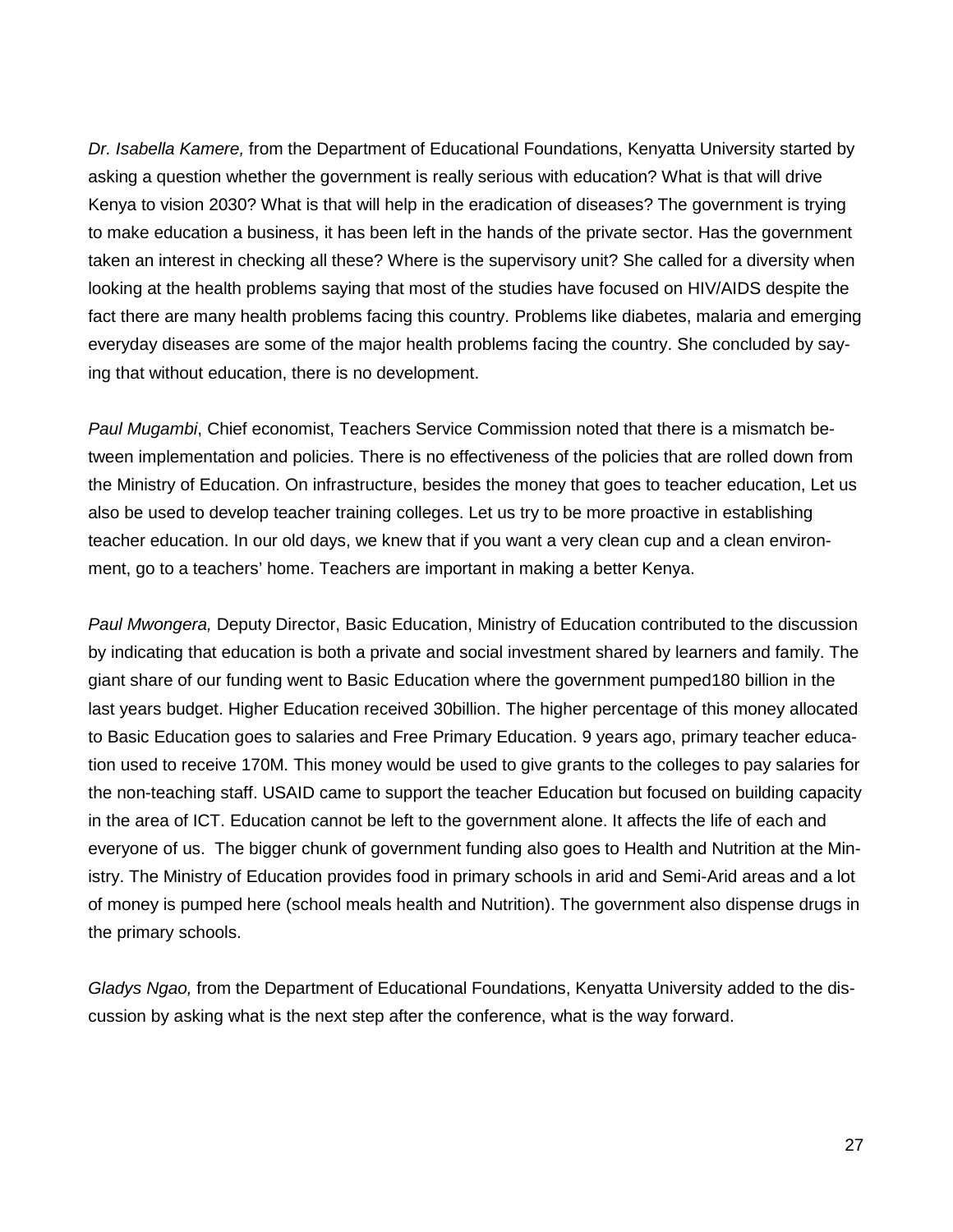#### **The way forward – preliminary conclusions and perspectives**

The conference concluded with majority of participants agreeing, that health learning at TTC's is something that needs to be regulated further at a policy level as well as at a local level and among "users" such as tutors, students and administrative personnel at TTCs. Not only the formal curriculum, but also the teaching methods and the more hidden ways, that health is communicated and influences teacher students' health competencies as well as their own, physical and mental health status. Many participants expressed that more science based conferences should be held, where participants from different fields such as the government and the university world could meet and share experiences and ideas.

The findings and reflections from the different participants will be summarized in an internal report. A book covering the conference proceedings is also planned, with the view to communicate findings to a larger audience. The findings were meant to influence the policy. Educating teachers and using education as a route to development is a main vehicle in reaching Vision 2030. Therefore the issues discussed at the conference are highly relevant. As one of the conference participants declared during the plenary discussion: "Health should be given a much more prominent role in teacher education, as it is direct link to develop our country."

The participants agreed that the way forward is to publish the presentations and the findings of the conference in order to reach the International audience as well as the policy makers so as to inform educational and health policies for a better tomorrow. The participants also agreed that there is need for such conferences to form a convergence point for research and policy. This was suggested that there is need for more conferences of the same kind that brings together the policy makers and the researchers together.

#### **Recommendations**

#### **To the policy level:**

- The Ministry of Health to be involved in health education in learning institutions. Since the Ministry of Health is the professional body in the country that addresses health matters.
- The need to allocate more resources towards the development of infrastructure in learning institutions. The reason for this is that there is a consistent increase in the number of students tertiary colleges and higher learning institutions. This increase is putting a lot of pressure on the existing infra-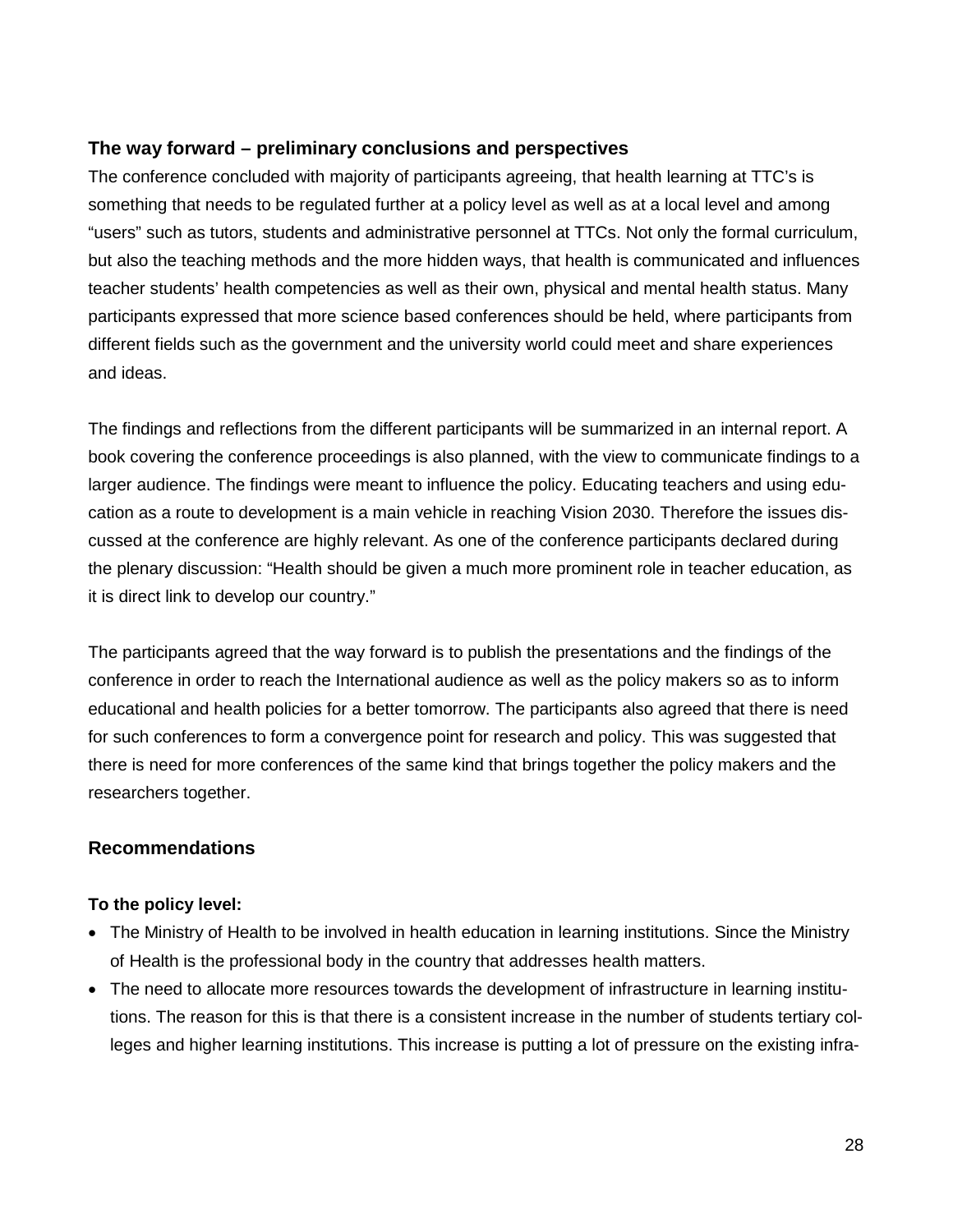structure like libraries and lecture halls and therefore the need for expansion in order to accommodate the increasing number of students.

- The need for the government to regulate the private colleges that are run like businesses. There is a high increase in the number of private teacher training colleges in the country for the last one year. These colleges are run like business where the focus is not quality education but making profit. In some of these colleges, the sanitation level is very low and the students are congested and this influences the health of students negatively where the students contract different diseases that are also spread easily from one person to another.
- More conferences or other "learning fora" that can bring together different stakeholders in health, for example, the field of policy makers and researchers. There is need to bring together all stakeholders in health, that is, at the policy and at the research level and this can only be done through organization of such conferences.
- Create more Diploma Teacher Training Colleges. The current two Diploma colleges are not adequate for the country.
- Curriculum specialists need to be trained on health issues. Curriculum specialists are responsible for the development of health education curriculum and therefore there is need that they have the knowledge in health.
- A more clear policy to be developed on health education, which include perspectives and guidelines that actually incorporate contemporary health problems in a way that go beyond the message of "abstain" and target solutions and actions, that are feasible for students.
- The current situation at TTCs provides what could be called "a contested battle field" between health moralization. Sourcing form the college, and then students' everyday romances. This might result in "risky health practices" and poses concrete health problems for students. TTC's in Kenya of today are settings of contested interests with a vast amount of different actors living and working in and around TTC. The concrete analysis of health problems and health education provided at a both formal and informal level in many TTC's demonstrate the need for enlarging the possibilities for students to exercise and incorporate their everyday lives in a less "moralizing" everyday context at TTC. Further, students need to learn and be "equipped" with concrete and do-able tools and solutions to deal with risky health practices and other health problems in their everyday life. "Abstain" is not the only solution.

#### **To the level of Policy and Curriculum implementers:**

• To adopt a broad focus of health education and not only concentrate on the formal health education taking place in class but other informal health education in the learning institutions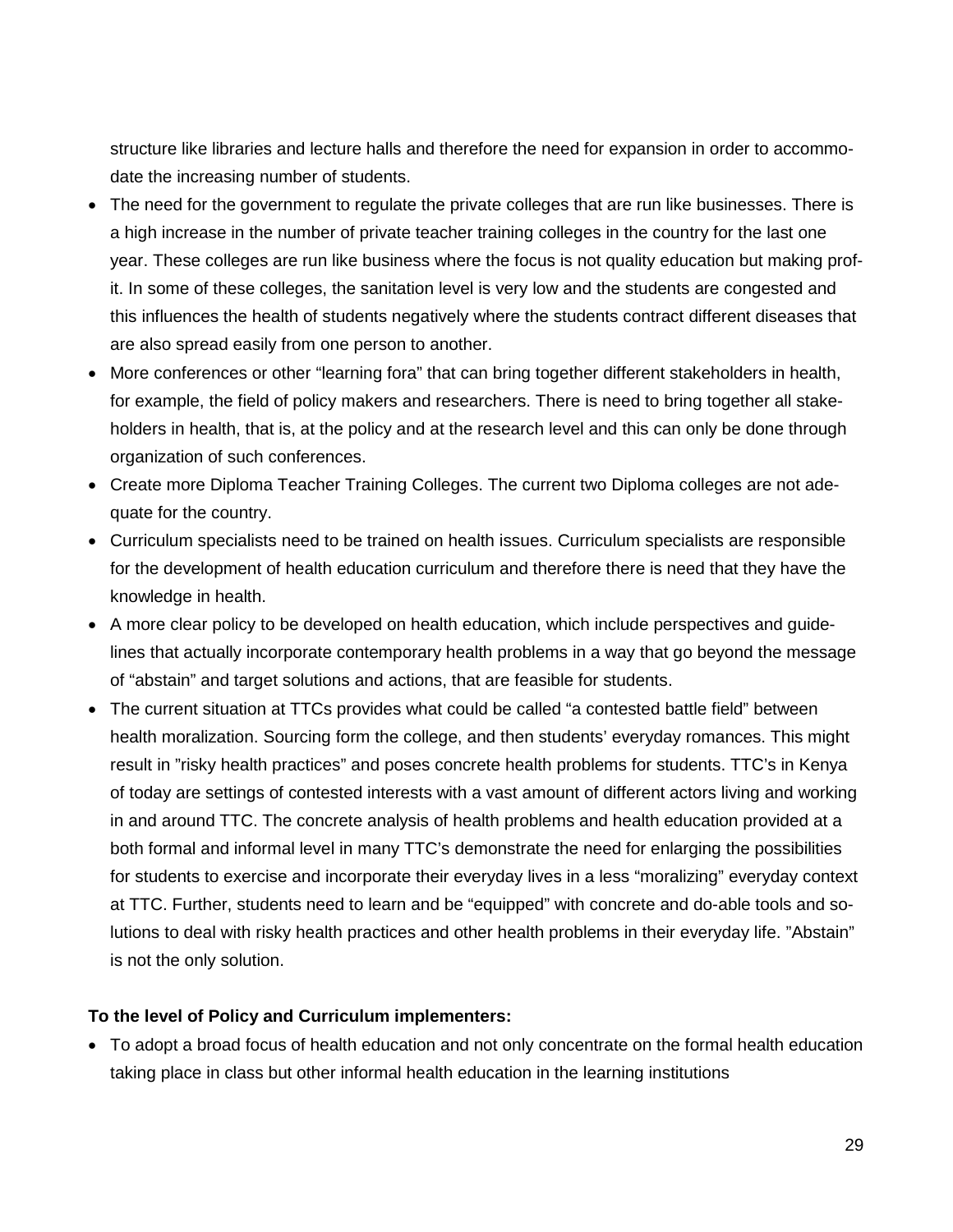- To adopt a broad focus on the health problems in Kenya and to stop focusing only on HIV/AIDS as the only health problem facing Africa
- The need to develop strategies for quality health education in learning institutions
- Developing Participatory approaches to health education as this enables the students to think and act on their own, with the view to enable students to become action competent in health in a more critical and complex way than the current formal curriculum seem to imply. The current HE curriculum is relatively flexible as what teaching and tuition methods should be used in the every learning situation. Therefore it could be an advantage to involve students more and make health lessons meaningful to them, for instance to vary teaching methods (use more different approaches to learning e.g. role play, excursions, resource persons), reconsider the overcrowded content in the syllabus, incorporate lay health knowledge etc.

#### **To the level of the students:**

- Teachers play important roles in health in the village and therefore the need to develop health competencies – this implies a continued efforts also from students to direct their attention at crosscurricular themes and aspects such as health education and health promotion, for instance in their future positions in primary schools.
- Teachers have a role to play in eradicating gender discrimination in schools, and need to be more attentive on the part of gender and gender imbalances, especially on how to diminish "gaps" cause by gender aspects.
- Teacher training colleges are institutions with limited structural possibilities to accommodate everyday life such as intimate relationships, issues connected to extra-marital relations. At one level, students' everyday lives provide a forum for learning about health. But since the current structure at TTC do not cater for instance students with families, pregnant students or family life in general, students need to adjust their expectations and orientations within the institution of TTC.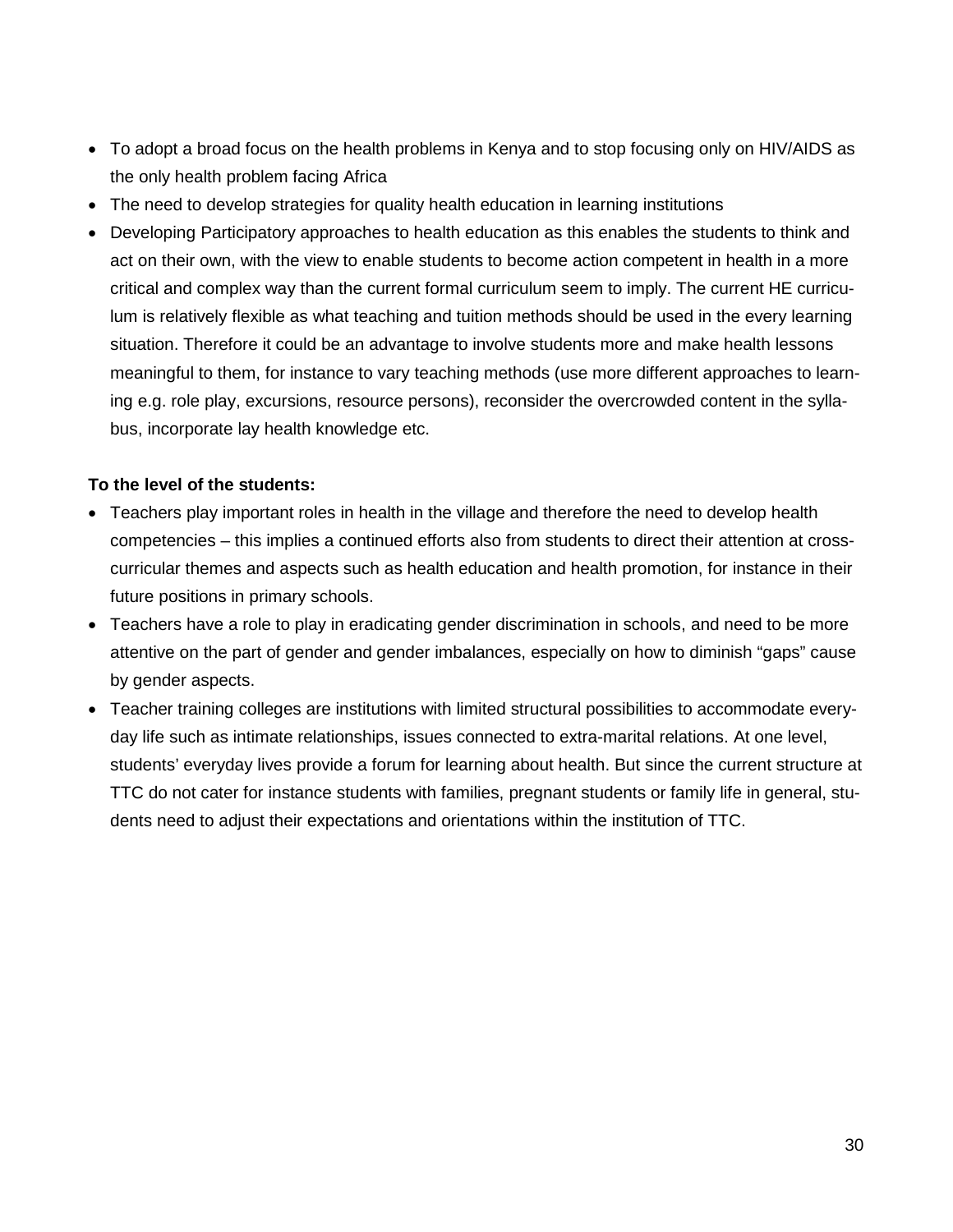## **List of participants**

| <b>Name</b>                      | <b>Employment</b>                                                 | Institution                                                                                                                                                               |
|----------------------------------|-------------------------------------------------------------------|---------------------------------------------------------------------------------------------------------------------------------------------------------------------------|
| Kari K. B. Dahl (Ms.)            | <b>Assistant Professor</b>                                        | Research Centre for Environmental and Health Education, School of Education, Aarhus Uni-<br>versity, Tuborgvej 164, DK-2400, Copenhagen, Denmark, E-mail: karidahl@dpu.dk |
| Peter M. Gathara<br>(Mr.)        | Lecturer                                                          | Department of Educational Foundations, School of Education, Kenyatta University<br>P.O. Box 43844-00100, Nairobi, Kenya. E-mail: mgathara@yahoo.com                       |
| Irene Gitahi (Ms.)               | Senior Assistant Di-<br>rector, Teacher Edu-<br>cation            | Kenya Institute of Education, P.O Box 30231-00100, Nairobi, Kenya<br>E-mail: irenegitahi@yahoo.com                                                                        |
| George Imbanga<br>Godiaes (Mr.)  | <b>Education Secretary</b>                                        | Ministry of Education, Jogoo House "B", P.O.Box 30040-00100, Nairobi, Kenya<br>E-mail: godiaes@yahoo.com                                                                  |
| Isabella M. M. Ka-<br>mere (Ms.) | Lecturer                                                          | Department of Educational Foundations, School of Education, Kenyatta University<br>P.O. Box 43844-00100, Nairobi, Kenya, E-mail: imkamere@yahoo.com                       |
| Charles Kanja (Mr.)              | Team Leader, In-<br>Service Teacher<br>Training                   | Ministry of Education, Jogoo House "B", P.O.Box 30040-00100, Nairobi, Kenya                                                                                               |
| Georgina Kefa (Ms.)              | Program Assistant                                                 | AMREF, Kenya NGOs Alliance Against Malaria (KeNAAM), AMREF KCO building, Wilson Air-<br>port, P.O Box 30125-00100, Nairobi, Kenya, E-mail: kenaam@amref.org               |
| Francis Kirimi (Mr.)             | Lecturer                                                          | Department of Educational Foundations, School of Education, Kenyatta University<br>P.O. Box 43844-00100, Nairobi, Kenya, E-mail: kirimikiara2008@yahoo.com                |
| Felicity J. Kuri (Ms.)           | M.A. Gender/ Devel-<br>opment                                     | Institute of Anthropology, Gender and African Studies, University of Nairobi<br>IAS Museum Hill, P.O. Box 30197, 00100 Nairobi, Kenya                                     |
| Francis Likoye<br>Malenya (Mr.)  | Lecturer                                                          | Department of Educational Foundations, School of Education, Kenyatta University<br>P.O. Box 43844-00100, Nairobi, Kenya, E-mail: Imalenya@gmail.com                       |
| Paul Mugambi<br>(Mr.)            | Senior Chief Econo-<br>mist                                       | Teachers' Service Commission, Upperhill, Kilimanjaro Road, P.O. Private Bag, 00100 Nai-<br>robi, Kenya, E-mail: mugambipj@yahoo.com                                       |
| <b>Beatrice Murila</b><br>(Ms.)  | Senior Lecturer                                                   | Department of Communication & Technology, Kenyatta University<br>P.O. Box 43844-00100 Nairobi, Kenya                                                                      |
| Julias Musyoka<br>(Mr.)          | Senior Quality Assur-<br>ance Officer                             | Ministry of Education, Jogoo House "B", P.O.Box 30040-00100, Nairobi, Kenya                                                                                               |
| Paul Mwongera<br>(Mr.)           | Assistant Director of<br>Education                                | Ministry of Education, Jogoo House "B", P.O.Box 30040-00100, Nairobi, Kenya                                                                                               |
| Margaret K. Ndanyi<br>(Ms.)      | Head of School<br><b>Health and Nutrition</b>                     | Ministry of Education, Jogoo House "B"', P.O.Box 30040-00100, Nairobi, Kenya<br>E-mail: m_ndanyi@yahoo.co.uk                                                              |
| Gladys Ngao (Ms.)                | Adjunct Lecturer                                                  | Department of Educational Foundations, School of Education, Kenyatta University<br>P.O. Box 43844-00100, Nairobi, Kenya, E-mail: gnzauk@yahoo.com                         |
| Rachael Kaki Nyami<br>(Ms.)      | Lecturer                                                          | Department of Educational Foundations, School of Education, Kenyatta University, P.O. Box<br>43844-00100, Nairobi, Kenya, E-mail: rkakinya@yahoo.com                      |
| Humphrey J.<br>Ojwang (Mr.)      | Senior Research Fel-<br>low                                       | Institute of Anthropology, Gender and African Studies, University of Nairobi<br>IAS Museum Hill, P. O. Box 30197, 00100 Nairobi, Kenya, E-mail: hjojwang@yahoo.com        |
| Ken J. Ondoro (Mr.)              | <b>B.A. Sociologist</b>                                           | Department of Sociology, University of Nairobi, P. O. Box 30197, 00100 Nairobi, Kenya                                                                                     |
| James E. Otiende<br>(Mr.)        | Professor                                                         | Department of Educational Foundations, School of Education, Kenyatta University<br>P.O. Box 43844-00100, Nairobi, Kenya, E-mail: didaxisfriends@yahoo.co.uk               |
| Christine Otieno<br>(Ms.)        | Directorate of Policy,<br>Partnership and East<br>African Affairs | Ministry of Education, Jogoo House "B", P.O.Box 30040-00100, Nairobi, Kenya                                                                                               |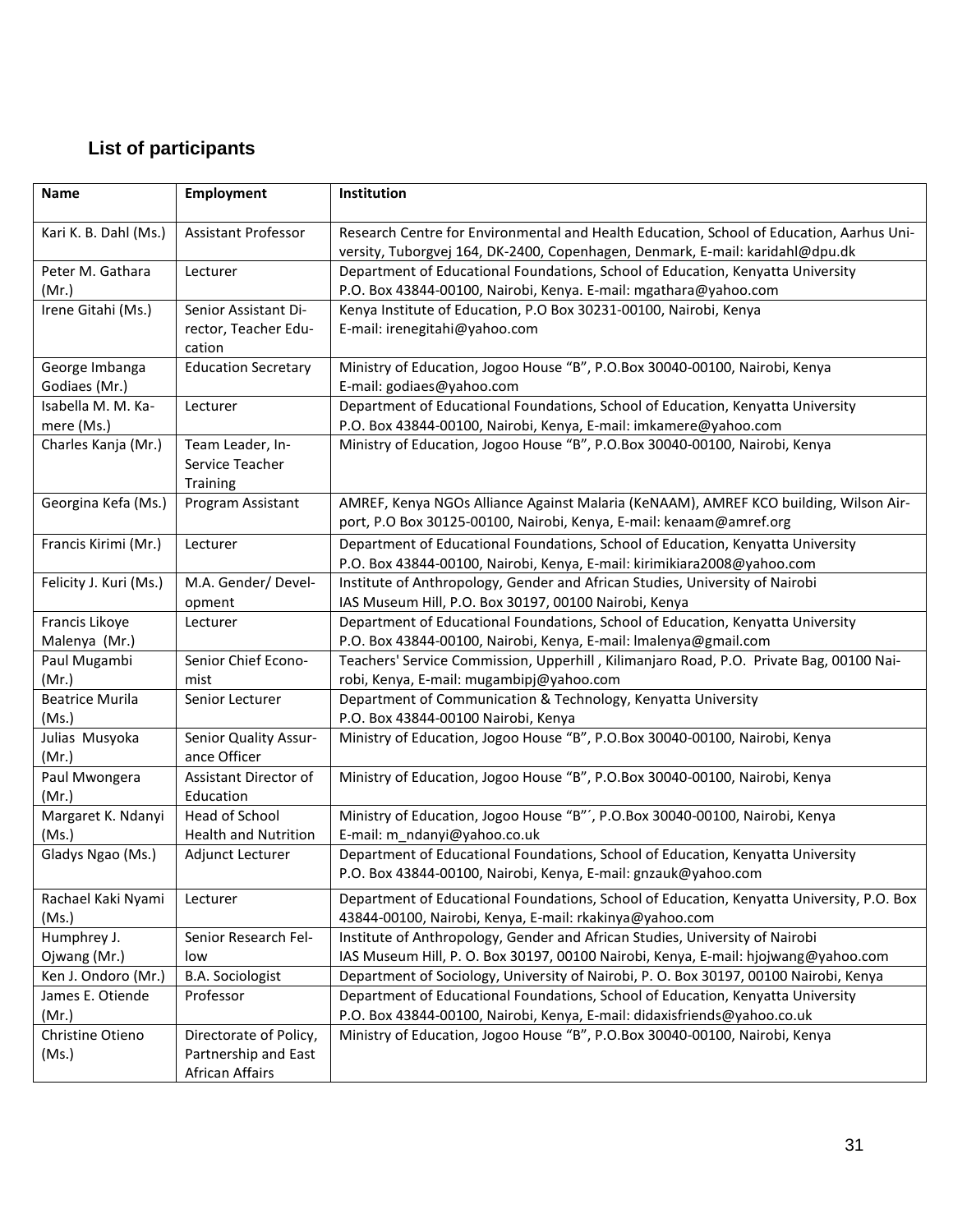| Leah Rotich (Ms.)   | Director of Basic Ed-        | Ministry of Education, Jogoo House "B", P.O.Box 30040-00100, Nairobi, Kenya          |
|---------------------|------------------------------|--------------------------------------------------------------------------------------|
|                     | ucation                      | E-mail: leahrotich@gmail.com                                                         |
| Wilfred Subbo (Mr.) | Lecturer                     | Institute of Anthropology, Gender and African Studies, University of Nairobi         |
|                     |                              | IAS Museum Hill, P. O. Box 30197, 00100 Nairobi, Kenya, E-mail: wsubbo@yahoo.com     |
| Margaret Thiongo    | Senior Deputy Direc-         | Ministry of Education, Jogoo House "B", P.O.Box 30040-00100, Nairobi, Kenya          |
| (Ms.)               | tor                          | E-mail: margarethiongo@yahoo.com                                                     |
| Olive Wambui (Ms.)  | <b>Curriculum Specialist</b> | Kenya Institute of Education, P.O Box 30231-00100, Nairobi, Kenya                    |
|                     |                              | E-mail: olivewambui@gmail.com                                                        |
| Ruth Wanja (Ms.)    | Monitoring and Eval-         | AMREF, Kenya NGOs Alliance Against Malaria (KeNAAM), AMREF KCO building, Wilson Air- |
|                     | uation Officer               | port, P.O Box 30125-00100, Nairobi, Kenya, E-mail: kenaam.info@amref.org             |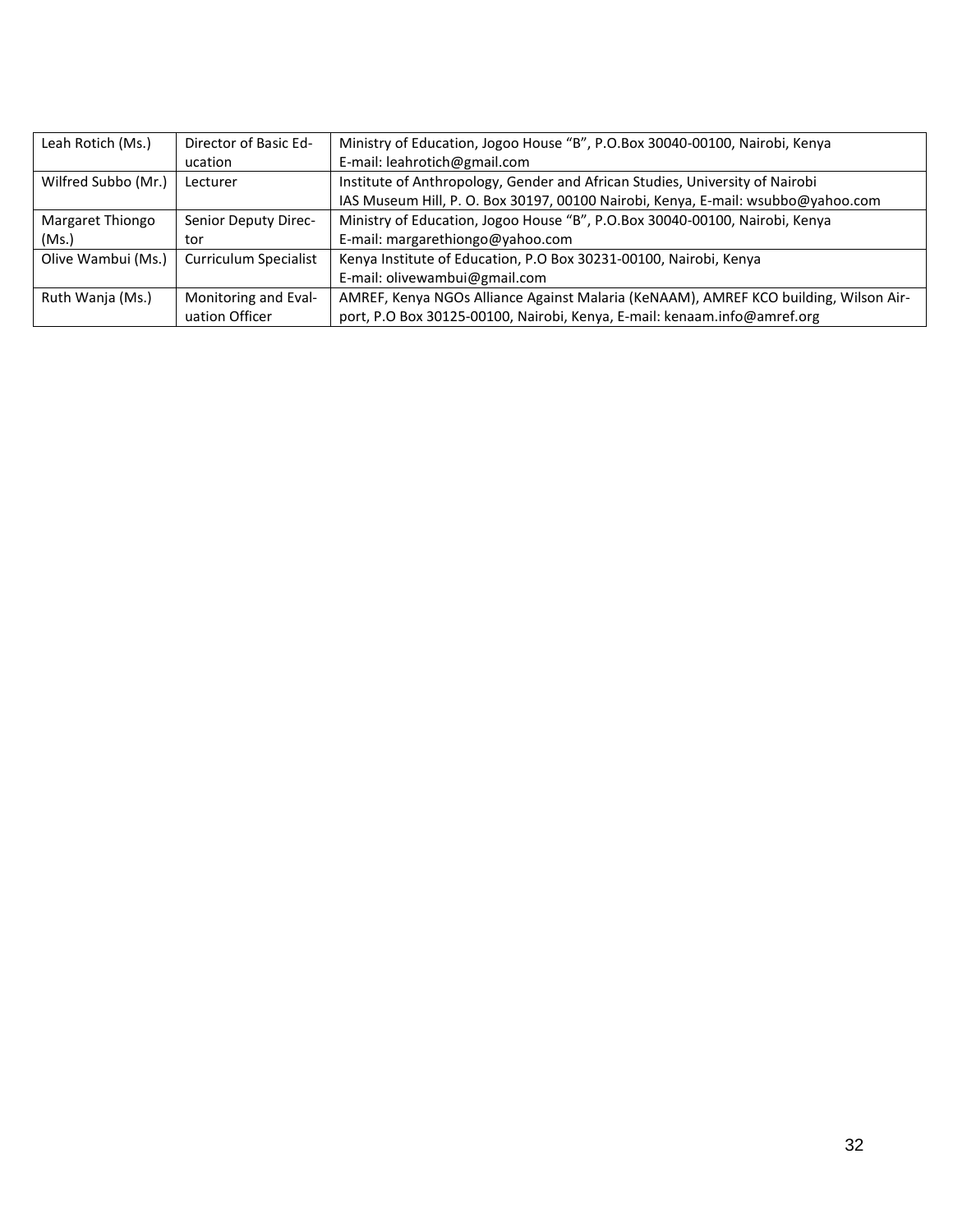#### **List of references**

- Bourdieu, P. 1977. *Outline of a Theory of Practice*. Cambridge: Cambridge University Press. doi: 10.1017/CBO9780511812507.
- Bourdieu, P. 1986. *Distinction*. London: Routledge.
- Brieger, W. H., Adeniyi, J., Parker, K. A., and Oladepo, O. (2000) Health Education in Africa: 1975- 2000. *Health Education Research* Vol. 15 (4): 383-391.
- Dahl, K. K. B. (2005) *Lærergerning på kanten af livet. Lærerliv, tilblivelse og pædagogisk praksis i det vestlige Kenya.* (Teacher education on the edge of life. Teacher life, becomings, and educational practices in Western Kenya). Doctoral Dissertation. Copenhagen: Danish University of Education.
- Indoshi, F. C. (2003). Teachers' experiences o the probation period of teaching in Kenya: implications for teacher induction policies and programmes. I: *Journal of In-Service Education*, Vol. 29 (3): 473- 487.
- James, A., and Prout, A. (Eds.) (1997). *Constructing and reconstructing childhood.* (2<sup>nd</sup> ed.). London & Bristol: Falmer Press.
- Jensen, B. B., and Schnack, K. 1994. "Action Competence as an Educational Challenge." In, edited by B. B. Jensen and K. Schnack, 5–18. I: *Action and Action Competence as Key Concepts in Critical Pedagogy*. Denmark*:* Royal Danish School of Educational Studies.
- Guevél, M.-R., and Jourdan, D.. 2009. "Assessment of a National Network: The Case of the French Teacher Training Colleges' Health Education Network." *Health Education Research* 24 (3): 430– 441. doi: 10.1093/her/cyn038.
- Hart, R. A. (1992). *Children's participation: From tokenism to citizenship*. Italy, Florence: UNICEF International Child Development Centre.
- Hawks, S. R., T. Smith, Thomas, H. G., Christley, H. S., Meinzer, N., and Pyne, A.. 2008. "The Forgotten Dimensions in Health Education Research." *Health Education Research* 23 (2): 319–324.
- Lave, J., and Wenger, E. (1991). *Situated learning: Legitimate peripheral participation*. Cambridge: Cambridge University Press.
- KESSP (2005-2010). Kenya Education Sector Support Programme 2005-2010. Ministry of Education, Kenya.
- Maas, F. v. d., and Otte, W. M. (2009). Evaluation of HIV/AIDS secondary school peer education in rural Nigeria. *Health Education Research* Vol. 24 (4): 547–557.
- Moon, B. 2007. "School-based Teacher Development in Sub-Saharan Africa: Building a new Research Agenda." *Curriculum Journal* 18 (3): 355–371. doi:10.1080/09585170701590007.